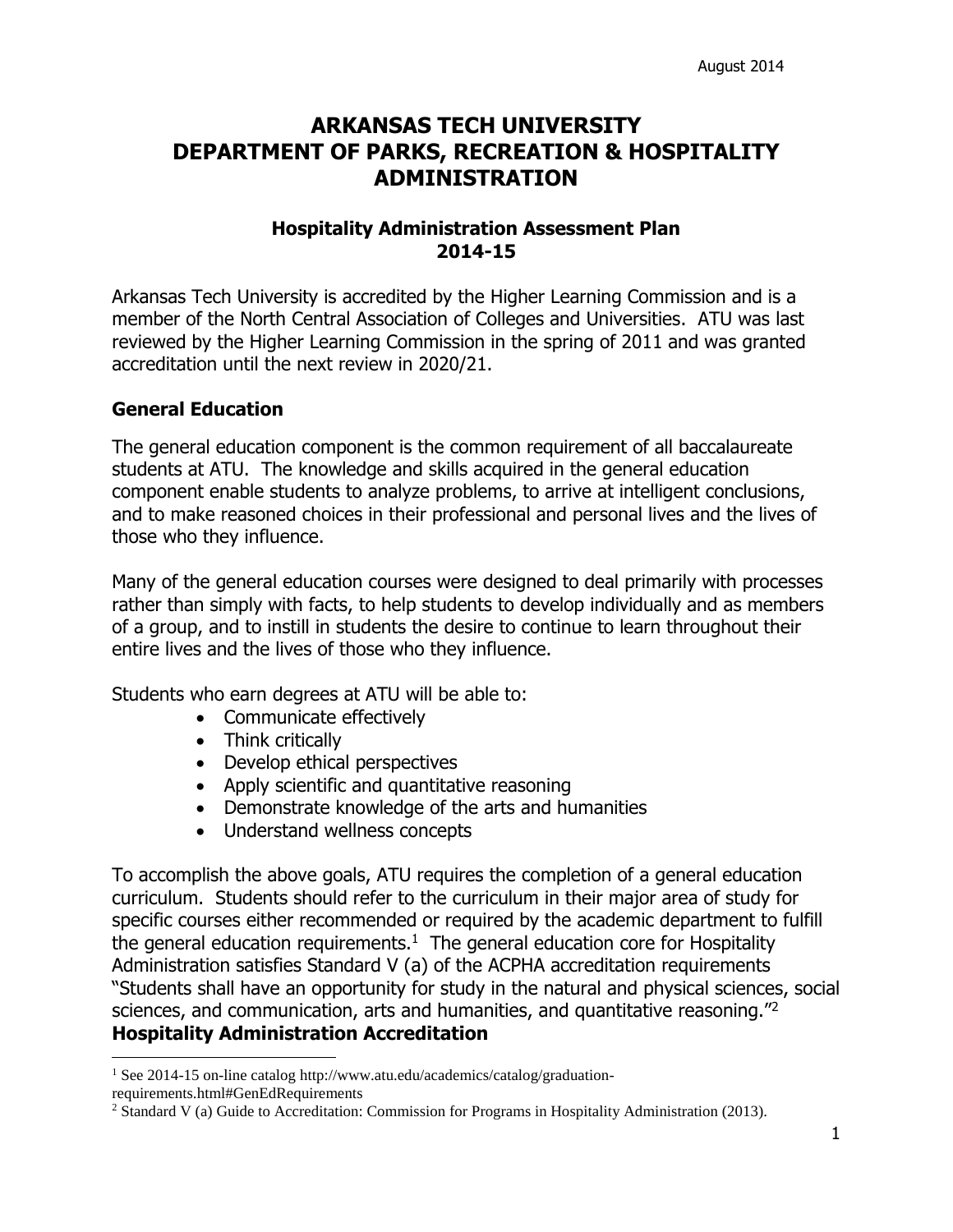The Hospitality Administration Program is accredited by the Accreditation Commission for Programs in Hospitality Administration (ACPHA). Standard V (a) in the Self Study Guide for accreditation states the curriculum in hospitality administration should contain "Knowledge and understanding of the general principles of the following areas, and specific applications in hospitality management:

- 1. overview of the hospitality industry and the profession
- 2. the operations relative to lodging management
- 3. the operation relative to food service management
- 4. human resources
- 5. the marketing of goods and services
- 6. accounting procedures and practices
- 7. the legal environment;
- 8. the economic environment
- 9. management information systems
- 10.organizational theory and foundations of management
- 11.facility operations maintenance and management
- 12.financial management
- 13.ethical considerations
- 14.strategic management
- 15.leadership theory
- 16.provision for an evaluative culminating experience

## **The Professional Core**

The professional core courses in Hospitality Administration include 14 courses totaling 43 credit hours. The professional core introduces the students to hospitality administration, its history, marketing of hospitality goods and services, hospitality operations management, accounting practices and procedures, legal issues, ethical considerations, the legal and economic environment of hospitality, quantitative methods, personnel issues, administrative processes, organizational theory, behavior and interpersonal communication, as well as practical work experience. The professional core courses include the following: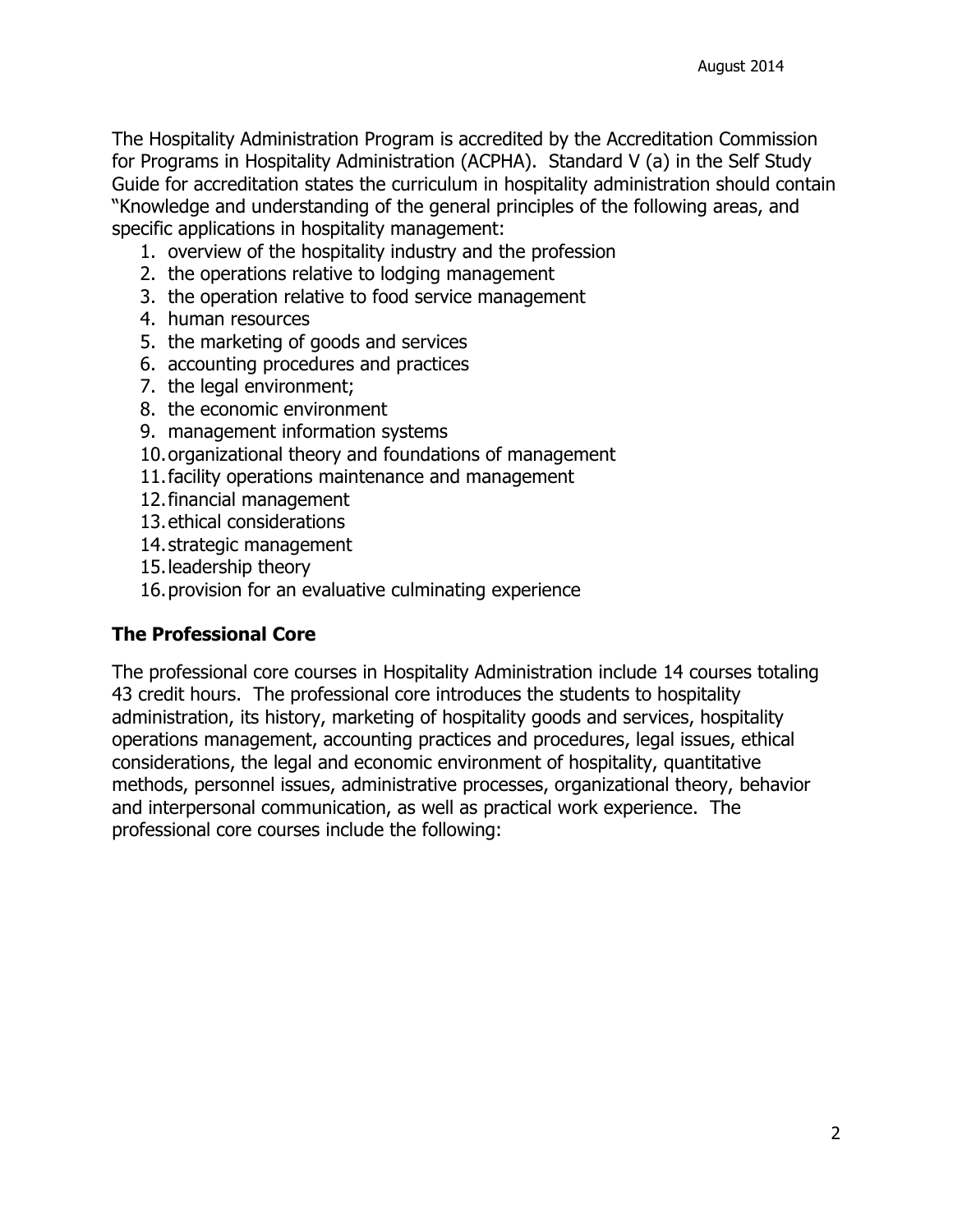| Course                                               | Semester Credit Hours |
|------------------------------------------------------|-----------------------|
| HA 1043 Introduction to Hospitality Management       | 3                     |
| HA 1063 Hospitality Technology                       |                       |
| HA 2003 Cost Controls                                | 3                     |
| HA 2023 Hospitality Supervision and Leadership       | 3                     |
| HA 2053 Work Experience                              | 3                     |
| HA 2063 Guest Service Management                     | 3                     |
| HA 4001 Internship Preparation                       |                       |
| HA 4013 Hospitality Marketing and Sales              | 3                     |
| HA 4023 Hospitality Facilities Management and Design | 3                     |
| HA 4033 Legal Aspects of Hospitality Administration  | 3                     |
| HA 4073 Hospitality Financial Analysis               | 3                     |
| HA 4113 Personnel Management                         | 3                     |
| HA 4203 Hospitality Operational Problem Solving      | 3                     |
| HA 4116 Internship                                   | 6                     |
|                                                      |                       |

The professional core provides the foundation upon which the baccalaureate degree in Hospitality Administration is based. Core courses are required for all HA majors. Table 1 lists the 2014-15 HA Program Learning Outcomes for Hospitality Administration majors, evidence used to measure learning outcomes, the performance measure/tool, performance levels, assessment results, and evidence of curricular and/or programmatic changes.

The following learning outcomes will be utilized and assessed for each academic year, starting with academic year 2014-2015. Assessment will be conducted on learning outcomes each semester by collecting information pertaining to the Performance Measure or Tools and the data that is collected will be recorded and stored in TracDat. Each faculty member will be responsible for obtaining data from his/her classes and entering the data in TracDat in a timely fashion at the end of every semester. The Assessment Results then in turn will be utilized to make curricular or programmatic changes (after a three year period of gathering initial data). These results will be required to make any curriculum changes through the ATU Curriculum Committee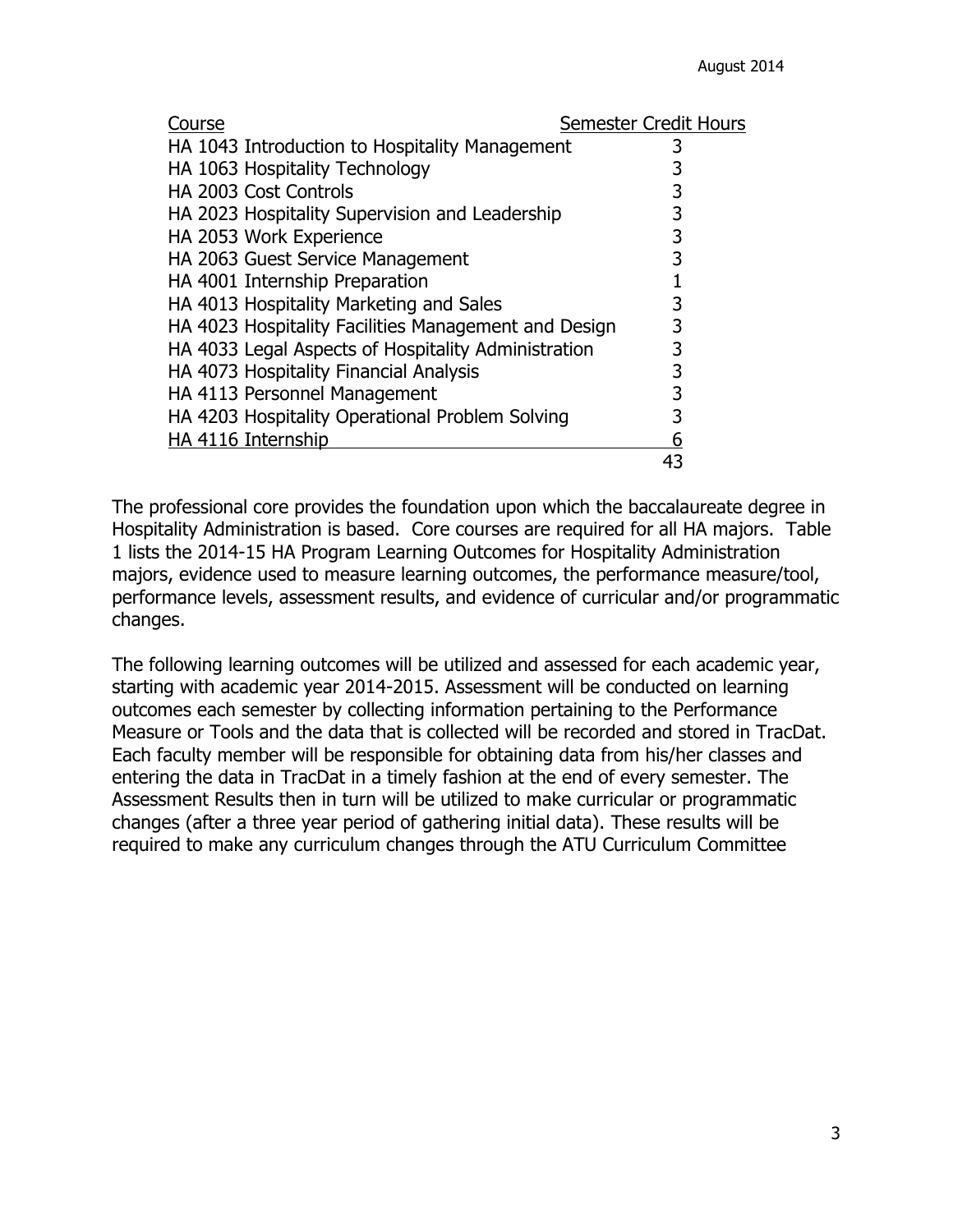# **Table 1**

|                                                                                     |                                          |                                              | At the conclusion of the program, students will be able to exhibit<br>professional hospitality administration knowledge, skills, and abilities.       |                              |                                                                |
|-------------------------------------------------------------------------------------|------------------------------------------|----------------------------------------------|-------------------------------------------------------------------------------------------------------------------------------------------------------|------------------------------|----------------------------------------------------------------|
| Program/Course<br>Specific Learning<br><b>Outcomes</b>                              | Evidence of<br>Learning<br>Opportunities | Performance<br>Measures or<br><b>Tools</b>   | Performance<br>Levels (metrics)                                                                                                                       | Assessment<br><b>Results</b> | Evidence of<br>Curricular<br>and/or<br>Programmatic<br>Changes |
| Identify entry level<br>knowledge of the<br>hospitality industry<br>and profession. | Syllabus<br>(HA 1043)                    | Computerized<br>Exam<br>(HA 1043)            | 70% of students will<br>earn a 75% or<br>higher on related<br>educational/learning<br>outcome questions<br>on the computerized<br>exam                |                              |                                                                |
|                                                                                     |                                          | Research Paper<br>(HA 1043)                  | 70% of students will<br>earn a 75% or<br>higher on related<br>educational/learning<br>outcome questions<br>which includes the<br>Research paper       |                              |                                                                |
|                                                                                     |                                          | Verbal<br>Presentation<br>(HA 1043)          | 70% of students will<br>earn a 75% or<br>higher on related<br>educational/learning<br>outcome questions<br>which includes the<br>Verbal Presentation  |                              |                                                                |
|                                                                                     | <b>Syllabus</b><br>(HA 2023)             | <b>Role Play</b><br>Assignment<br>(HA 2023)  | 70% of students will<br>earn a 75% or<br>higher on related<br>educational/learning<br>outcome questions<br>which includes the<br>Role Play Assignment |                              |                                                                |
|                                                                                     |                                          | Case Study<br>(HA 2023)                      | 70% of students will<br>earn a 75% or<br>higher on related<br>educational/learning<br>outcome questions<br>which includes the<br>Case Study           |                              |                                                                |
| Demonstrate entry<br>level skills of the<br>hospitality industry<br>and profession. | Syllabus<br>(HA 2063)                    | Course Exam<br><b>Questions</b><br>(HA 2063) | 70% of students will<br>earn a 70% or<br>higher on related<br>educational/learning<br>outcome questions<br>on the course exam                         |                              |                                                                |
|                                                                                     |                                          | Lab Reports<br>(HA 2063)                     | 70% of students will<br>earn a 75% or<br>higher on related<br>educational/learning<br>outcome which<br>includes lab reports                           |                              |                                                                |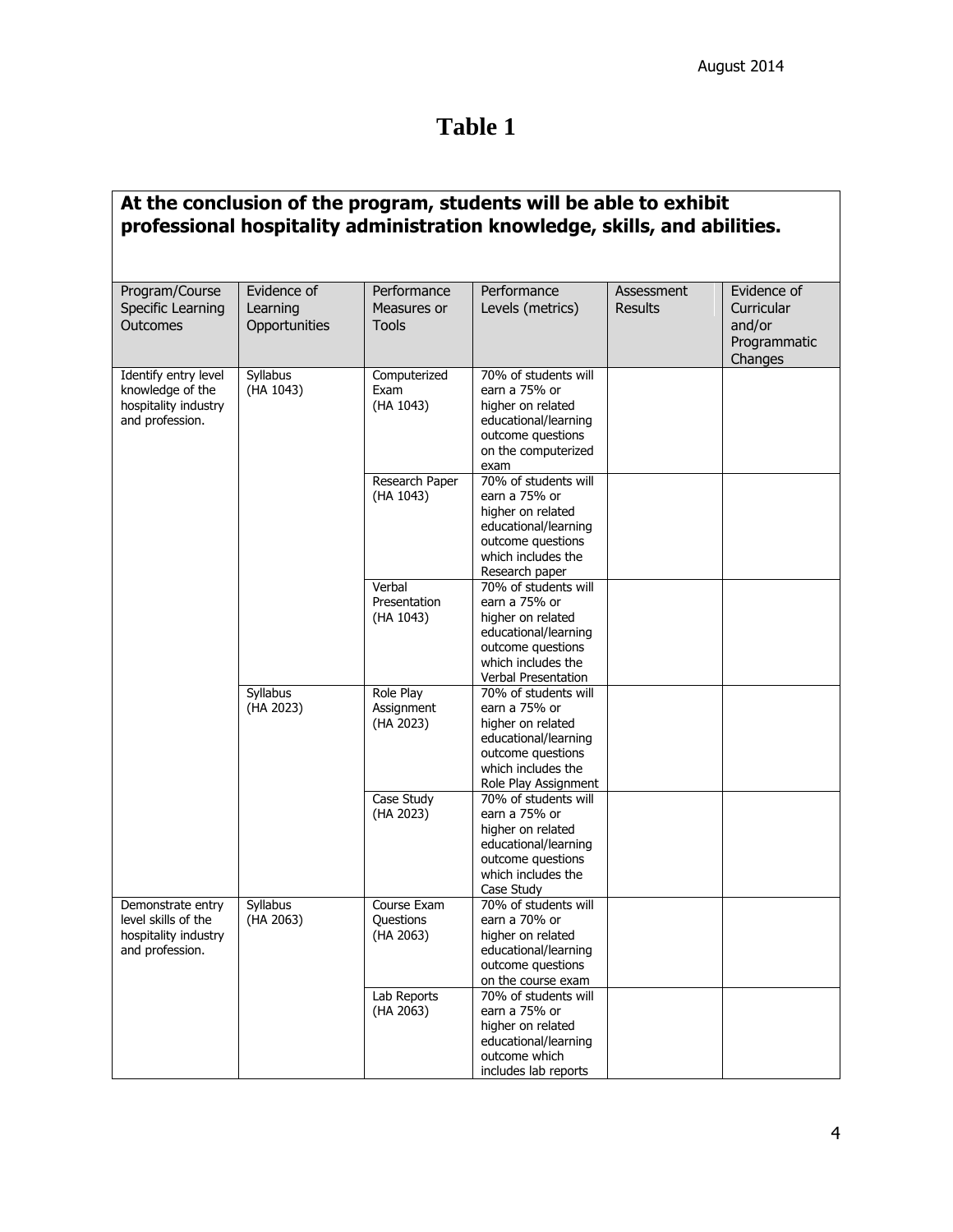|                                                                                  | Syllabus/Work<br><b>Experience Manual</b><br>(HA 2053) | <b>Agency Final</b><br>Evaluation and<br><b>Final Report</b><br>(HA 2053) | 70% of students will<br>earn a 75% or<br>higher on related<br>educational/learning<br>outcome which<br>includes agency final<br>evaluation and final<br>report |  |
|----------------------------------------------------------------------------------|--------------------------------------------------------|---------------------------------------------------------------------------|----------------------------------------------------------------------------------------------------------------------------------------------------------------|--|
| Apply entry level<br>abilities of the<br>hospitality industry<br>and profession. | Syllabus and<br>Course Exam<br>(HA 2003)               | Course Exam<br>Questions<br>(HA 2003)                                     | 70% of students will<br>earn a 75% or<br>higher on related<br>educational/learning<br>outcome questions<br>on the course exam                                  |  |
|                                                                                  | Syllabus<br>(HA 1063)                                  | Course Exam<br>Questions<br>(HA 1063)                                     | 70% of students will<br>earn a 75% or<br>higher on related<br>educational/learning<br>outcome questions<br>on the course exam                                  |  |
|                                                                                  |                                                        | Case Study<br>(HA 1063)                                                   | 70% of students will<br>earn a 75% or<br>higher on related<br>educational/learning<br>outcome which<br>includes case studies                                   |  |
| Support advanced<br>knowledge of<br>hospitality industry<br>and profession.      | Syllabus and<br>Course Exam<br>(HA 4013)               | Course Exam<br>Questions<br>(HA 4013)                                     | 70% of students will<br>earn a 75% or<br>higher on related<br>educational/learning<br>outcome questions<br>on the course exam                                  |  |
|                                                                                  |                                                        | <b>Special Project</b><br>(HA 4013)                                       | 70% of students will<br>earn a 75% or<br>higher on related<br>educational/learning<br>outcome which<br>includes the Special<br>Project                         |  |
|                                                                                  | Syllabus and<br>Course Exam<br>(HA 4033)               | Course Exam<br>Questions<br>(HA 4033)                                     | 70% of students will<br>earn a 75% or<br>higher on related<br>educational/learning<br>outcome questions<br>on the course exam                                  |  |
|                                                                                  |                                                        | Case Studies<br>(HA 4033)                                                 | 70% of students will<br>earn a 75% or<br>higher on related<br>educational/learning<br>outcome which<br>includes case studies                                   |  |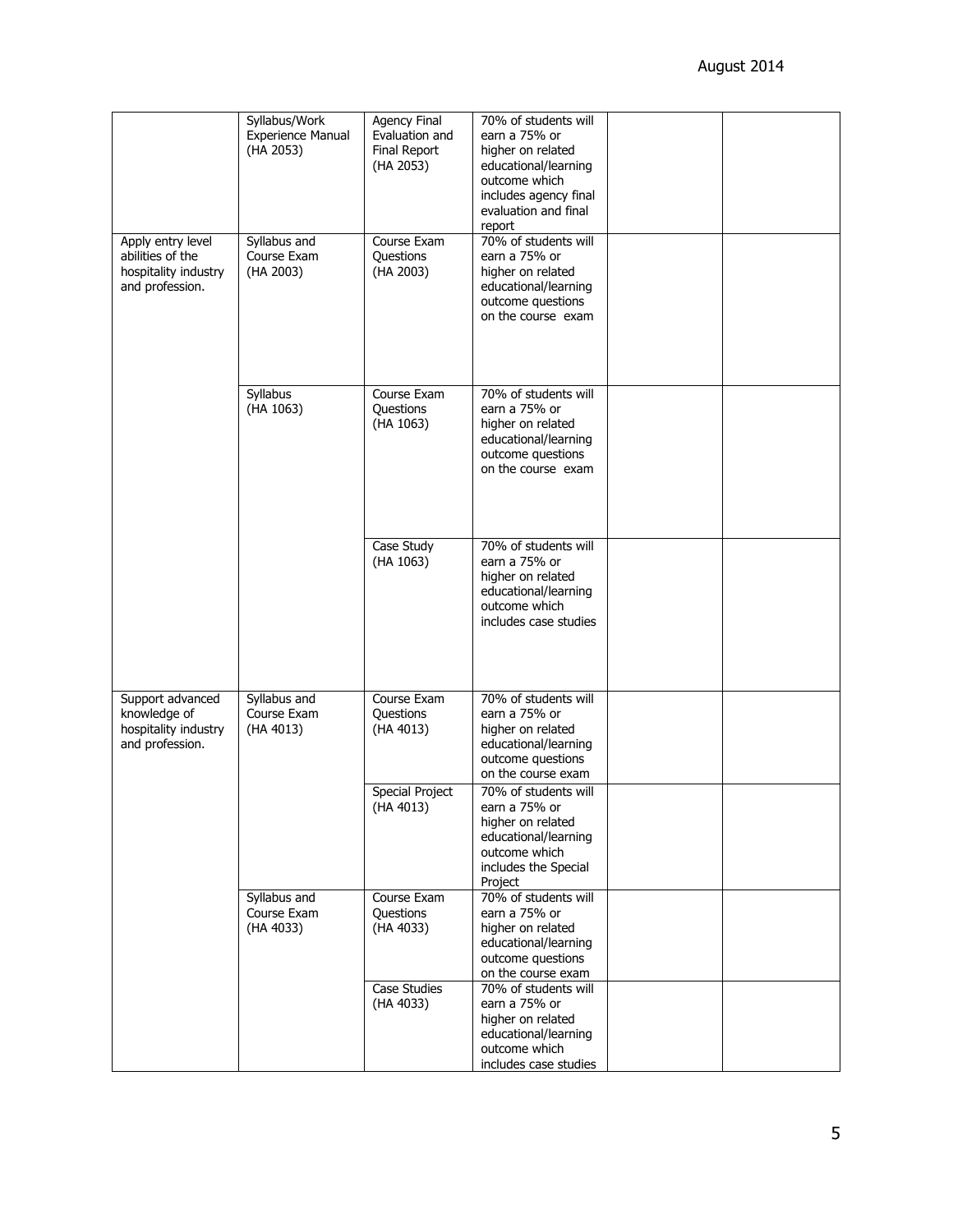|                    |                      |                        | 70% of students will  |  |
|--------------------|----------------------|------------------------|-----------------------|--|
|                    | Syllabus and Case    | <b>Case Studies</b>    | earn a 75% or         |  |
|                    | <b>Studies</b>       | (HA 4037)              |                       |  |
|                    | (HA 4073)            |                        | higher on related     |  |
|                    |                      |                        | educational/learning  |  |
|                    |                      |                        | outcome which         |  |
|                    |                      |                        | includes case studies |  |
|                    |                      | Course Exam            | 70% of students will  |  |
|                    |                      | (HA 4073)              | earn a 75% or         |  |
|                    |                      |                        | higher on related     |  |
|                    |                      |                        | educational/learning  |  |
|                    |                      |                        | outcome questions     |  |
|                    |                      |                        | on the course exam    |  |
|                    | Syllabus and Ethical | <b>Ethical Dilemma</b> | 70% of students will  |  |
|                    | <b>Dilemma</b>       | Assignment             | earn a 75% or         |  |
|                    | (HA 4113)            | (HA 4113)              | higher on related     |  |
|                    |                      |                        | educational/learning  |  |
|                    |                      |                        | outcome which         |  |
|                    |                      |                        | includes the Ethical  |  |
|                    |                      |                        | Dilemma assignment    |  |
| Execute advanced   | Syllabus and         | Presentation           | 70% of students will  |  |
| skills of the      | Presentation         | (HA 4023)              | earn a 75% or         |  |
| hospitality        | (HA 4023)            |                        | higher on related     |  |
| profession and     |                      |                        | educational/learning  |  |
| industry.          |                      |                        | outcome which         |  |
|                    |                      |                        | includes class        |  |
|                    |                      |                        | presentation          |  |
|                    |                      | Course Exam            | 70% of students will  |  |
|                    |                      | (HA 4023)              | earn a 75% or         |  |
|                    |                      |                        | higher on related     |  |
|                    |                      |                        | educational/learning  |  |
|                    |                      |                        | outcome questions     |  |
|                    |                      |                        | on the course exam    |  |
|                    |                      |                        |                       |  |
|                    | Syllabus and         | <b>Agency Final</b>    | 70% of students will  |  |
|                    | Internship Manual    | Evaluation             | earn a 75% or         |  |
|                    | (HA 4116)            | (HA 4116)              | higher on related     |  |
|                    |                      |                        | educational/learning  |  |
|                    |                      |                        | outcome which         |  |
|                    |                      |                        | includes Agency Final |  |
|                    |                      |                        | Evaluation            |  |
|                    |                      | Final Report           | 70% of students will  |  |
|                    |                      | (HA 4116)              | earn a 75% or         |  |
|                    |                      |                        | higher on related     |  |
|                    |                      |                        | educational/learning  |  |
|                    |                      |                        | outcome which         |  |
|                    |                      |                        | includes Final Report |  |
| Incorporate        | Syllabus and         | Project                | 70% of students will  |  |
| advanced abilities | Project              | Management             | earn a 75% or         |  |
| of the hospitality | Management           | Assignment             | higher on related     |  |
| industry and       | Assignment           | (HA 4023)              | educational/learning  |  |
| profession.        | (HA 4023)            |                        | outcome which         |  |
|                    |                      |                        | includes Project      |  |
|                    |                      |                        | Management            |  |
|                    |                      |                        | Assignment            |  |
|                    |                      |                        |                       |  |
|                    | Syllabus and         | Research               | 70% of students will  |  |
|                    | Research Project     | Project                | earn a 75% or         |  |
|                    | (HA 4203)            | (HA 4203)              | higher on related     |  |
|                    |                      |                        | educational/learning  |  |
|                    |                      |                        | outcome which         |  |
|                    |                      |                        | includes the          |  |
|                    |                      |                        | Research Project      |  |
|                    |                      |                        |                       |  |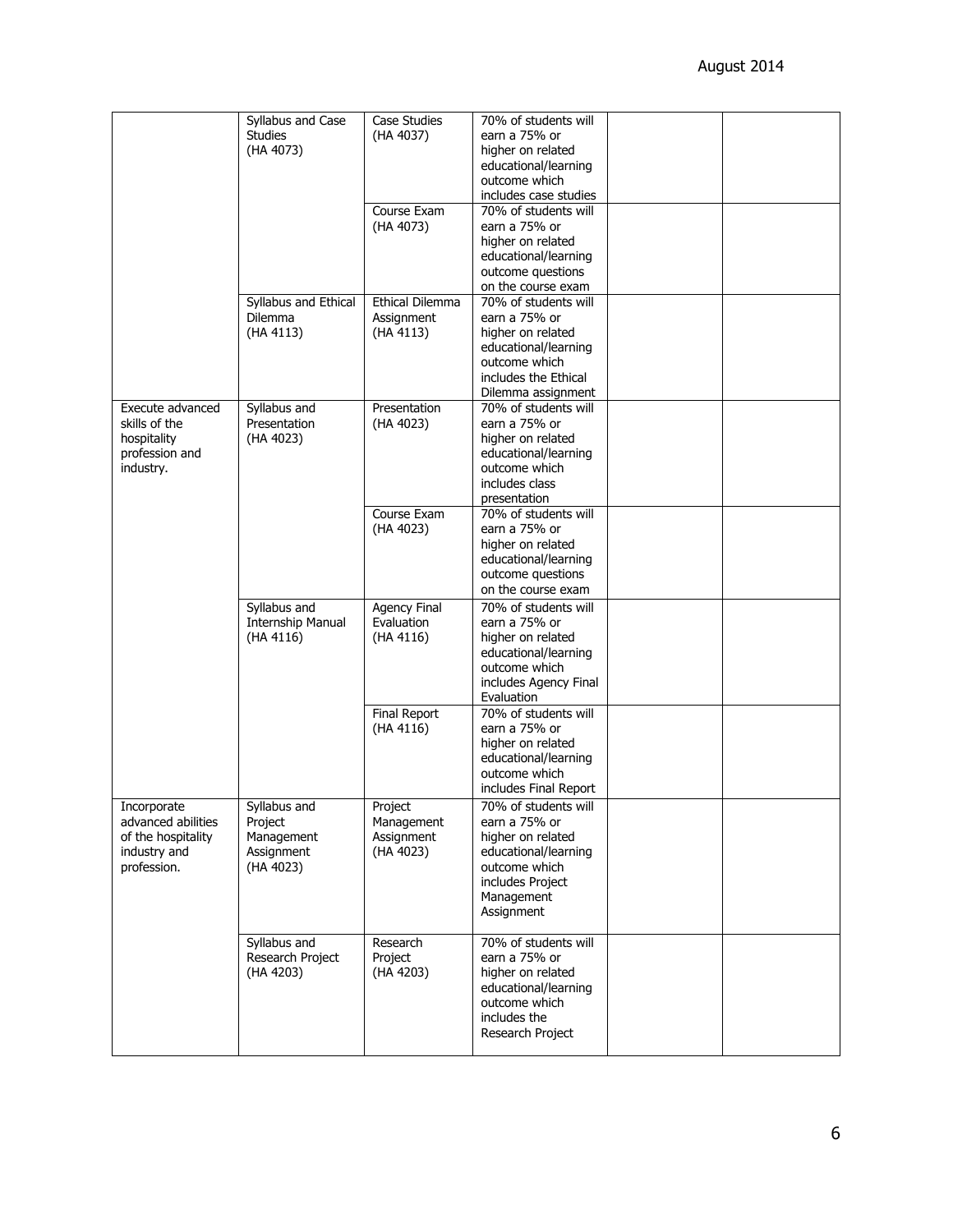|                                                                                                                                                                                                                                     | Syllabus and<br><b>Agency Final</b><br>Evaluation<br>(HA 4116) | Agency Final<br>Evaluation<br>(HA 4116)<br><b>Final Report</b><br>(HA 4116) | 70% of students will<br>earn a 75% or<br>higher on related<br>educational/learning<br>outcome which<br>includes Agency Final<br>Evaluation<br>70% of students will<br>earn a 75% or<br>higher on related<br>educational/learning<br>outcome which |                              |                                                                |  |  |  |
|-------------------------------------------------------------------------------------------------------------------------------------------------------------------------------------------------------------------------------------|----------------------------------------------------------------|-----------------------------------------------------------------------------|---------------------------------------------------------------------------------------------------------------------------------------------------------------------------------------------------------------------------------------------------|------------------------------|----------------------------------------------------------------|--|--|--|
| includes Final Report<br>At the conclusion of the program, students will be able to execute core<br>management concepts in the areas of hospitality accounting, finance,<br>human resources, marketing, operations, and technology. |                                                                |                                                                             |                                                                                                                                                                                                                                                   |                              |                                                                |  |  |  |
| Program/Course<br>Specific Learning<br>Outcomes                                                                                                                                                                                     | Evidence of<br>Learning<br>Opportunities                       | Performance<br>Measures or<br><b>Tools</b>                                  | Performance<br>Levels (metrics)                                                                                                                                                                                                                   | Assessment<br><b>Results</b> | Evidence of<br>Curricular<br>and/or<br>Programmatic<br>Changes |  |  |  |
| Develop<br>management<br>concepts in<br>hospitality<br>accounting.                                                                                                                                                                  | Syllabus and<br>Course Exam<br>(HA 2003)                       | Course Exam<br>(HA 2003)                                                    | 70% of students will<br>earn a 75% or<br>higher on related<br>educational/learning<br>outcome questions<br>on the course exam                                                                                                                     |                              |                                                                |  |  |  |
|                                                                                                                                                                                                                                     | Syllabus<br>(HA 4073)                                          | Course Exam<br>(HA 4073)<br>Case Study<br>(HA 4073)                         | 70% of students will<br>earn a 75% or<br>higher on related<br>educational/learning<br>outcome which<br>includes the course<br>exam and case study                                                                                                 |                              |                                                                |  |  |  |
| Develop<br>management<br>concepts in<br>hospitality finance.                                                                                                                                                                        | Syllabus<br>(HA 4073)                                          | Course Exam<br>(HA 4073)<br>Case Study<br>(HA 4073)                         | 70% of students will<br>earn a 75% or<br>higher on related<br>educational/learning<br>outcome which<br>includes the course<br>exam and case study                                                                                                 |                              |                                                                |  |  |  |
|                                                                                                                                                                                                                                     | Syllabus<br>(HA 4023)                                          | Project Budget<br>Assignment<br>(HA 4023)                                   | 70% of students will<br>earn a 75% or<br>higher on related<br>educational/learning<br>outcome which<br>includes the Project<br><b>Budget Assignment</b>                                                                                           |                              |                                                                |  |  |  |
| Develop<br>management<br>concepts in human<br>resources.                                                                                                                                                                            | Syllabus<br>(HA 4113)                                          | Course Exam<br>Case Study<br><b>Ethical Dilemma</b>                         | 70% of students will<br>earn a 75% or<br>higher on related<br>educational/learning<br>outcome which<br>includes the listed<br>course assignments                                                                                                  |                              |                                                                |  |  |  |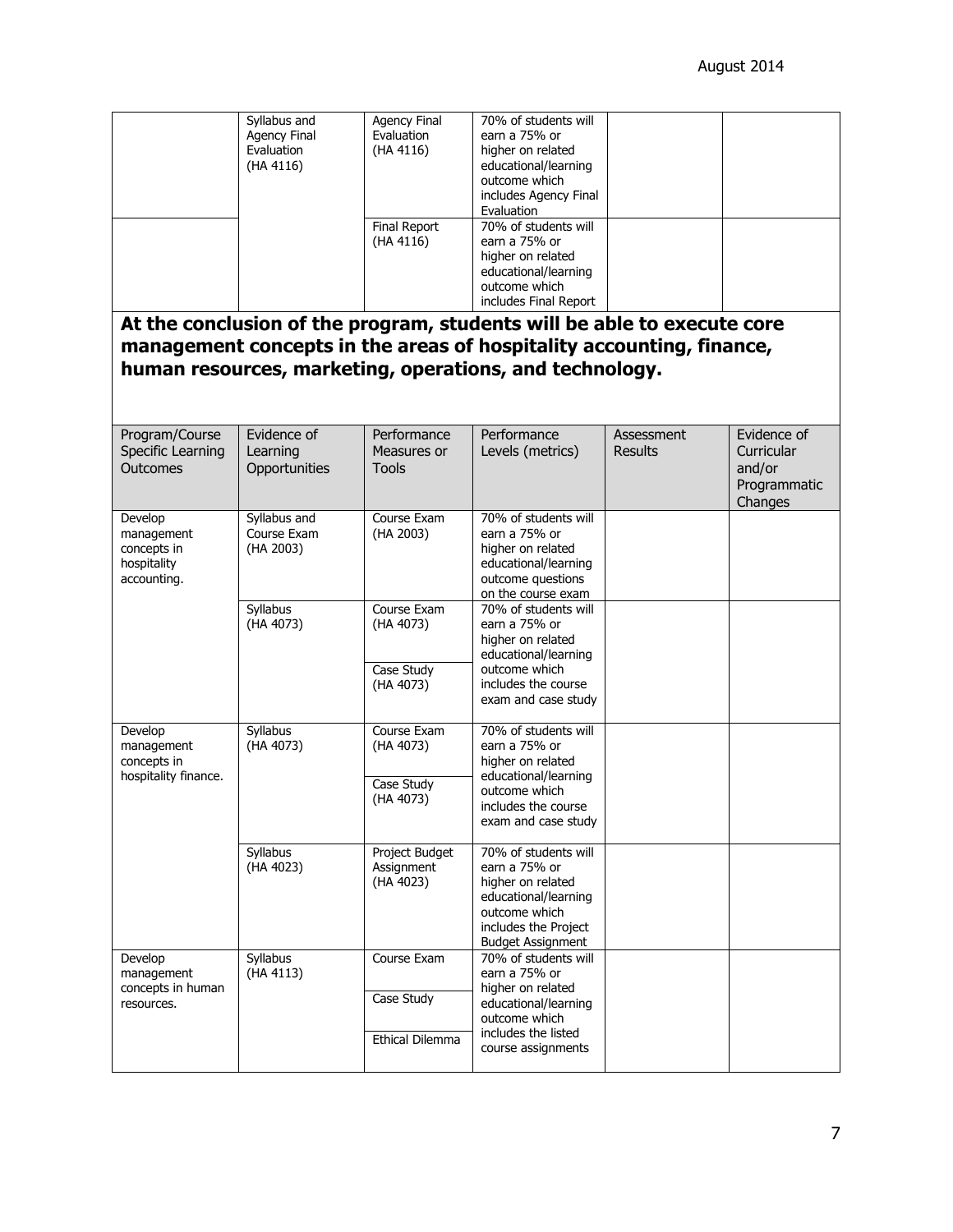|                                                                    | Syllabus and<br>Course Exams<br>(HA 4033)            | Course Exams<br>(HA 4033)                                                      | 70% of students will<br>earn a 75% or<br>higher on related<br>educational/learning<br>outcome questions<br>on the course exam                                         |  |
|--------------------------------------------------------------------|------------------------------------------------------|--------------------------------------------------------------------------------|-----------------------------------------------------------------------------------------------------------------------------------------------------------------------|--|
| Develop<br>management<br>concepts in<br>hospitality<br>marketing.  | Syllabus<br>(HA 4013)                                | Course Exam<br>(HA 4013)<br>Marketing Plan<br>Assignment                       | 70% of students will<br>earn a 75% or<br>higher on related<br>educational/learning<br>outcome which<br>includes the listed<br>course assignment                       |  |
|                                                                    |                                                      | (HA 4013)                                                                      | and exam                                                                                                                                                              |  |
| Produce<br>management<br>concepts in<br>hospitality<br>accounting. | Syllabus<br>(HA 4073)                                | Course Exams<br>(HA 4073)<br>Case Study<br>(HA 4073)                           | 70% of students will<br>earn a 75% or<br>higher on related<br>educational/learning<br>outcome which<br>includes the listed<br>course assignment<br>and exam           |  |
| Produce<br>management<br>concepts in<br>hospitality finance.       | Syllabus<br>(HA 4073)                                | Course Exams<br>(HA 4073)<br>Case Study<br>(HA 4073)                           | 70% of students will<br>earn a 75% or<br>higher on related<br>educational/learning<br>outcome which<br>includes the listed<br>course assignment                       |  |
| Produce<br>management<br>concepts in human<br>resources.           | Syllabus<br>(HA 4113)                                | Case Study<br>(HA 4113)<br><b>Ethical Dilemma</b><br>Assignments               | and exam<br>70% of students will<br>earn a 75% or<br>higher on related<br>educational/learning<br>outcome which<br>includes the listed                                |  |
|                                                                    | Syllabus and Case<br>Project Assignment<br>(HA 4033) | Case Project<br>Assignment<br>(HA 4033)                                        | course assignments<br>70% of students will<br>earn a 75% or<br>higher on related<br>educational/learning<br>outcome which<br>includes the listed<br>course assignment |  |
| Produce<br>management<br>concepts in<br>hospitality<br>marketing.  | Syllabus and<br>Marketing Plan<br>(HA 4013)          | Marketing Plan<br>(HA 4013)                                                    | 70% of students will<br>earn a 75% or<br>higher on related<br>educational/learning<br>outcome which<br>includes the listed<br>course assignment                       |  |
| Produce<br>management<br>concepts in<br>hospitality<br>operations. | Syllabus<br>(HA 2053)                                | Agency Final<br>Evaluation<br>(HA 2053)<br><b>Final Report</b><br>(HA 2053)    | 70% of students will<br>earn a 75% or<br>higher on related<br>educational/learning<br>outcome which<br>includes the listed<br>course assignments                      |  |
|                                                                    | Syllabus and<br>Internship Manual<br>(HA 4116)       | Final Report<br>(HA 4116)<br><b>Special Project</b><br>Assignment<br>(HA 4116) | 70% of students will<br>earn a 75% or<br>higher on related<br>educational/learning<br>outcome which<br>includes the listed<br>course assignments                      |  |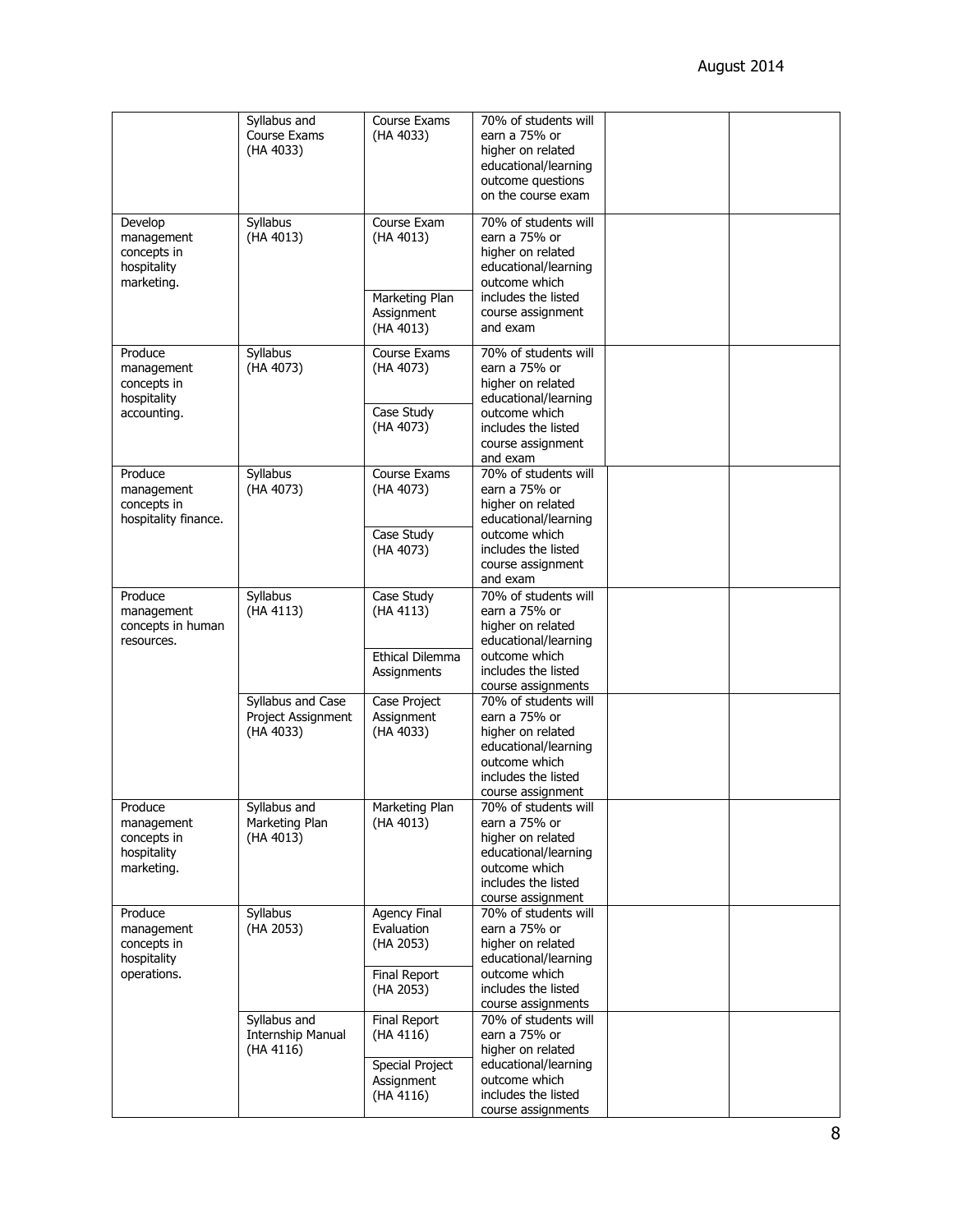| Produce<br>management<br>concepts in<br>hospitality<br>technology. | <b>Syllabus</b><br>(HA 1063)                   | Course Exam<br>(HA 1063)<br>Case Study<br>(HA 1063)                                                             | 70% of students will<br>earn a 75% or higher<br>on related<br>educational/learning<br>outcome which<br>includes the listed<br>course assignments |                              |                                                                |
|--------------------------------------------------------------------|------------------------------------------------|-----------------------------------------------------------------------------------------------------------------|--------------------------------------------------------------------------------------------------------------------------------------------------|------------------------------|----------------------------------------------------------------|
| leadership skills.                                                 |                                                |                                                                                                                 | At the conclusion of the program, students will be able to describe the<br>fundamental principles of leadership and demonstrate successful       |                              |                                                                |
| Program/Course<br>Specific Learning<br>Outcomes                    | Evidence of<br>Learning<br>Opportunities       | Performance<br>Measures or<br><b>Tools</b>                                                                      | Performance<br>Levels (metrics)                                                                                                                  | Assessment<br><b>Results</b> | Evidence of<br>Curricular<br>and/or<br>Programmatic<br>Changes |
| Identify the<br>fundamental<br>principles of<br>leadership.        | Syllabus<br>(HA 2023)                          | Course Exams<br>(HA 2023)<br>Class<br>Presentations<br>(HA 2023)                                                | 70% of students will<br>earn a 75% or<br>higher on related<br>educational/learning<br>outcome which<br>includes the listed<br>course assignments |                              |                                                                |
|                                                                    | Syllabus<br>(HA 4113)                          | Case Study<br>(HA 4113)                                                                                         | 70% of students will<br>earn a 75% or<br>higher on related<br>educational/learning<br>outcome which<br>includes the listed<br>course assignment  |                              |                                                                |
| Demonstrate<br>successful<br>leadership skills.                    | Syllabus<br>(HA 2053)                          | Student Initial<br>and Final Self-<br>Evaluation<br>(HA 2053)<br>Agency Final<br>Evaluation<br>(HA 2053)        | 70% of students will<br>earn a 75% or<br>higher on related<br>educational/learning<br>outcome which<br>includes the listed<br>course assignments |                              |                                                                |
|                                                                    | Syllabus and<br>Internship Manual<br>(HA 4116) | Student Initial<br>and Final Self-<br>Evaluation<br>(HA 2053)<br><b>Agency Final</b><br>Evaluation<br>(HA 2053) | 70% of students will<br>earn a 75% or<br>higher on related<br>educational/learning<br>outcome which<br>includes the listed<br>course assignments |                              |                                                                |
|                                                                    | Syllabus<br>(HA 2063)                          | <b>Weekly Lab</b><br>Reports<br>(HA 2063)<br>Role Play<br><b>Activities</b><br>(HA 2063)                        | 70% of students will<br>earn a 75% or<br>higher on related<br>educational/learning<br>outcome which<br>includes the listed<br>course assignments |                              |                                                                |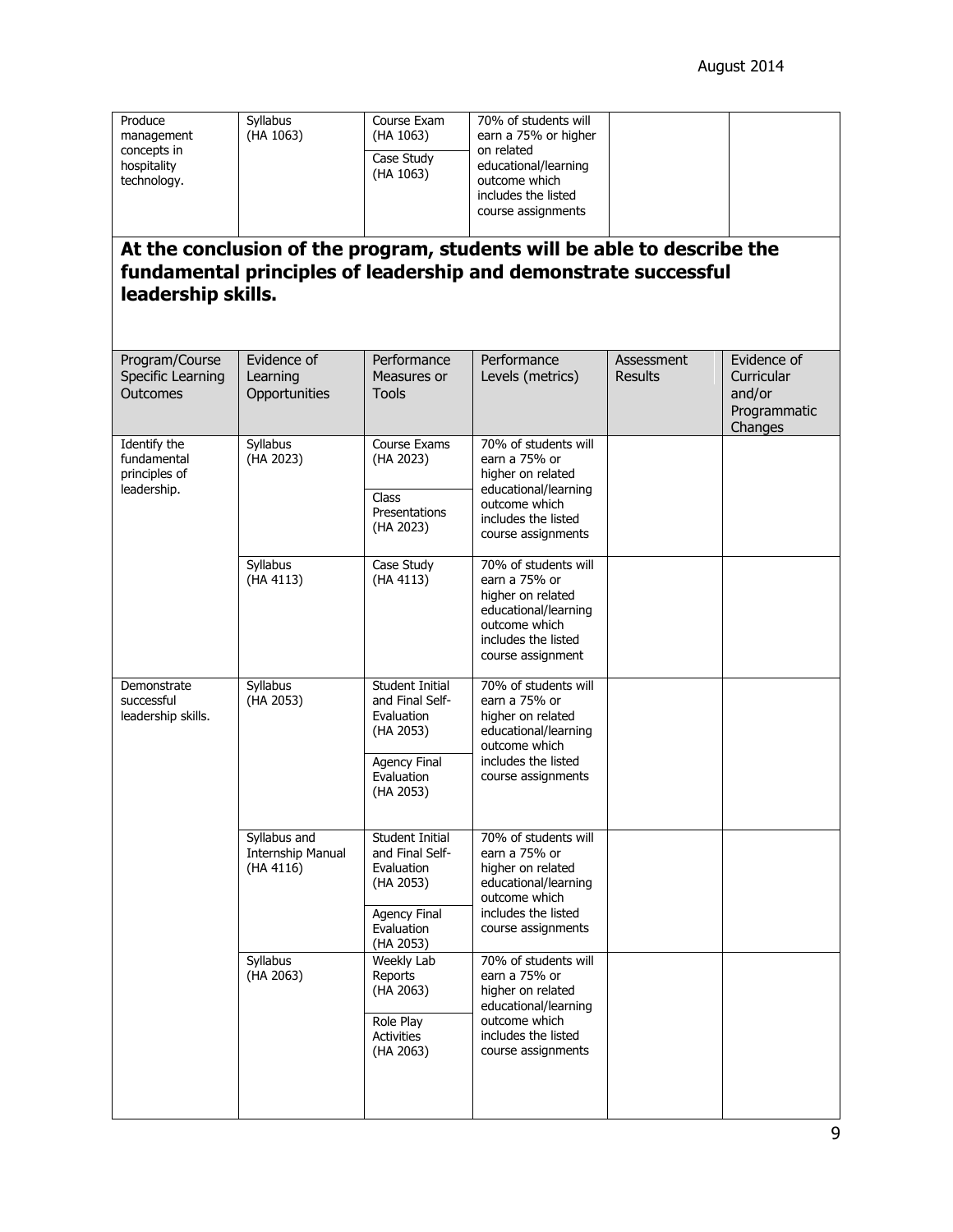# **At the conclusion of the program, students will be able to utilize critical thinking, problem solving, written and oral communication and investigative skills specific to Hospitality Administration.**

| Program/Course<br>Specific Learning<br>Outcomes                                       | Evidence of<br>Learning<br>Opportunities | Performance<br>Measures or<br><b>Tools</b>                                | Performance<br>Levels (metrics)                                                                                                                  | Assessment<br><b>Results</b> | Evidence of<br>Curricular<br>and/or<br>Programmatic<br>Changes |
|---------------------------------------------------------------------------------------|------------------------------------------|---------------------------------------------------------------------------|--------------------------------------------------------------------------------------------------------------------------------------------------|------------------------------|----------------------------------------------------------------|
| Identify critical<br>thinking skills<br>specific to<br>hospitality<br>administration. | Syllabus<br>(HA 1043)                    | Class<br>Presentation<br>(HA 1043)<br>Group<br>Presentations<br>(HA 1043) | 70% of students will<br>earn a 75% or<br>higher on related<br>educational/learning<br>outcome which<br>includes the listed<br>course assignments |                              |                                                                |
|                                                                                       | Syllabus<br>(HA 2023)                    | Class<br>Presentation<br>(HA 2023)<br>Written<br>Assignment<br>(HA 2023)  | 70% of students will<br>earn a 75% or<br>higher on related<br>educational/learning<br>outcome which<br>includes the listed<br>course assignments |                              |                                                                |
|                                                                                       | Syllabus<br>(HA 2053)                    | Mid-Term<br>Evaluation<br>(HA 2053)                                       | 70% of students will<br>earn a 75% or<br>higher on related<br>educational/learning<br>outcome which<br>includes the listed<br>course assignment  |                              |                                                                |
|                                                                                       | Syllabus<br>(HA 4116)                    | Mid-Term<br>Evaluation<br>(HA 4116)                                       | 70% of students will<br>earn a 75% or<br>higher on related<br>educational/learning<br>outcome which<br>includes the listed<br>course assignment  |                              |                                                                |
| Execute critical<br>thinking skills<br>specific to<br>hospitality<br>administration.  | Syllabus<br>(HA 4113)                    | Case Study<br>(HA 4113)<br>Ethical Dilemma<br>(HA 4113)                   | 70% of students will<br>earn a 75% or<br>higher on related<br>educational/learning<br>outcome which<br>includes the listed<br>course assignments |                              |                                                                |
|                                                                                       | Syllabus<br>(HA 4203)                    | Research<br>Project<br>(HA 4203)<br>Role Play<br>(HA 4203)                | 70% of students will<br>earn a 75% or<br>higher on related<br>educational/learning<br>outcome which<br>includes the listed<br>course assignments |                              |                                                                |
|                                                                                       | Syllabus<br>(HA 2053)                    | Agency Final<br>Evaluation<br>(HA 2053)                                   | 70% of students will<br>earn a 75% or<br>higher on related<br>educational/learning<br>outcome which<br>includes the listed<br>course assignment  |                              |                                                                |
|                                                                                       | Syllabus<br>(HA 4116)                    | Agency Final<br>Evaluation<br>(HA 4116)                                   | 70% of students will<br>earn a 75% or<br>higher on related<br>educational/learning                                                               |                              |                                                                |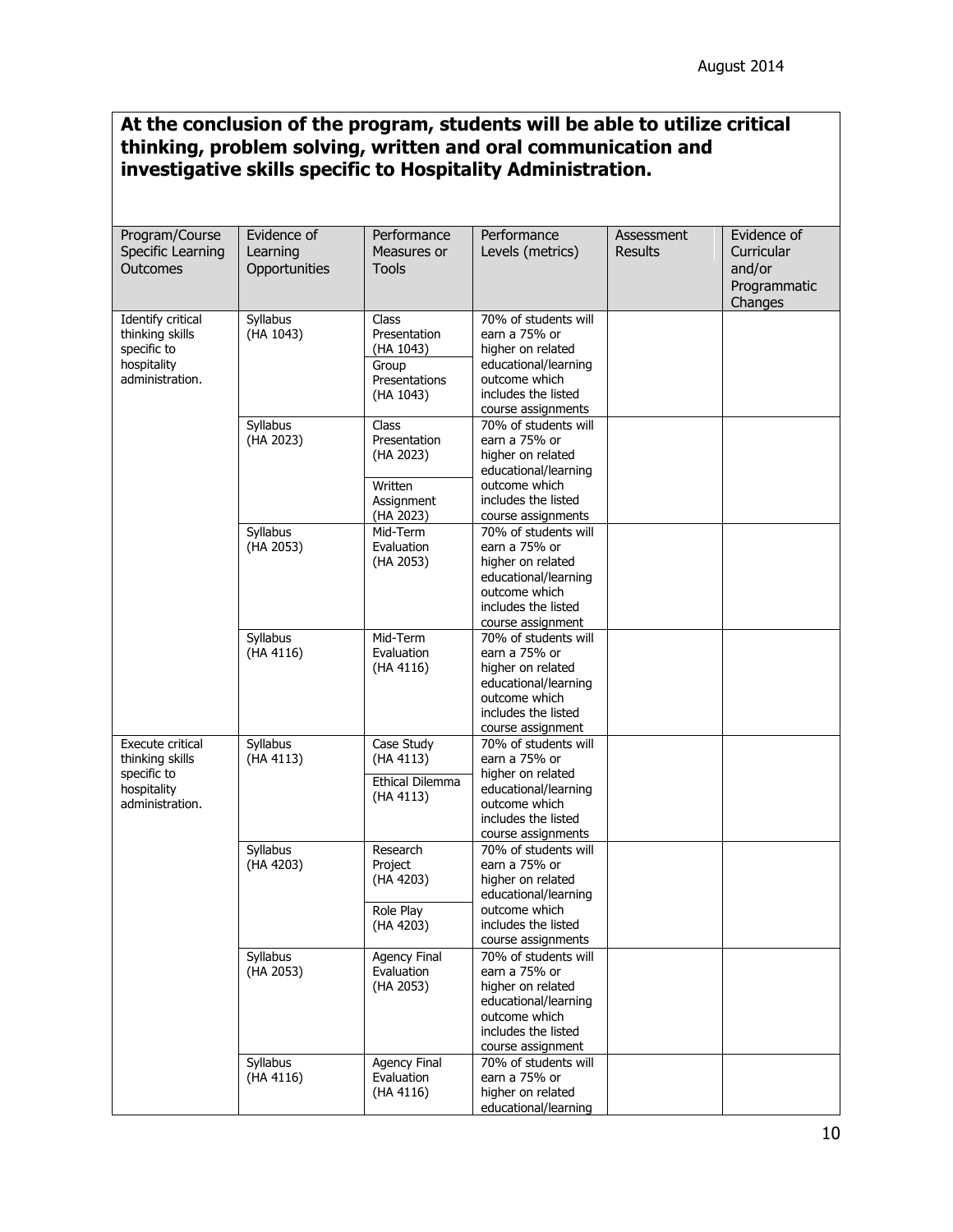|                  |           |                      | outcome which<br>includes the listed |  |
|------------------|-----------|----------------------|--------------------------------------|--|
|                  |           |                      | course assignment                    |  |
| Identify problem | Syllabus  | Mid-Term             | 70% of students will                 |  |
|                  |           |                      |                                      |  |
| solving skills.  | (HA 2053) | Evaluation           | earn a 75% or                        |  |
|                  |           | (HA 2053)            | higher on related                    |  |
|                  |           |                      | educational/learning                 |  |
|                  |           |                      | outcome which                        |  |
|                  |           |                      | includes the listed                  |  |
|                  |           |                      | course assignment                    |  |
|                  | Syllabus  | Mid-Term             | 70% of students will                 |  |
|                  | (HA 4116) | Evaluation           | earn a 75% or                        |  |
|                  |           |                      |                                      |  |
|                  |           | (HA 4116)            | higher on related                    |  |
|                  |           |                      | educational/learning                 |  |
|                  |           |                      | outcome which                        |  |
|                  |           |                      | includes the listed                  |  |
|                  |           |                      | course assignment                    |  |
|                  | Syllabus  | Course Exams         | 70% of students will                 |  |
|                  | (HA 4203) | (HA 4203)            | earn a 75% or                        |  |
|                  |           |                      | higher on related                    |  |
|                  |           |                      | educational/learning                 |  |
|                  |           |                      |                                      |  |
|                  |           |                      | outcome questions                    |  |
|                  |           |                      | on the course exam                   |  |
| Execute problem  | Syllabus  | Agency Final         | 70% of students will                 |  |
| solving skills.  | (HA 2053) | Evaluation           | earn a 75% or                        |  |
|                  |           | (HA 2053)            | higher on related                    |  |
|                  |           |                      | educational/learning                 |  |
|                  |           |                      | outcome which                        |  |
|                  |           |                      | includes the listed                  |  |
|                  |           |                      | course assignment                    |  |
|                  | Syllabus  | <b>Agency Final</b>  | 70% of students will                 |  |
|                  |           |                      |                                      |  |
|                  | (HA 4116) | Evaluation           | earn a 75% or                        |  |
|                  |           | (HA 4116)            | higher on related                    |  |
|                  |           |                      | educational/learning                 |  |
|                  |           |                      | outcome which                        |  |
|                  |           |                      | includes the listed                  |  |
|                  |           |                      | course assignment                    |  |
|                  | Syllabus  | Research             | 70% of students will                 |  |
|                  | (HA 4203) | Project              | earn a 75% or                        |  |
|                  |           | (HA 4203)            | higher on related                    |  |
|                  |           |                      | educational/learning                 |  |
|                  |           |                      | outcome which                        |  |
|                  |           |                      | includes the listed                  |  |
|                  |           |                      |                                      |  |
|                  |           |                      | course assignment                    |  |
| Execute oral and | Syllabus  | Presentation         | 70% of students will                 |  |
| written          | (HA 1043) | (HA 1043)            | earn a 75% or                        |  |
| communication.   |           |                      | higher on related                    |  |
|                  |           |                      | educational/learning                 |  |
|                  |           |                      | outcome which                        |  |
|                  |           |                      | includes the listed                  |  |
|                  |           |                      | course assignment                    |  |
|                  |           | Research Paper       | 70% of students will                 |  |
|                  |           | (HA 1043)            | earn a 75% or                        |  |
|                  |           |                      | higher on related                    |  |
|                  |           |                      |                                      |  |
|                  |           |                      | educational/learning                 |  |
|                  |           |                      | outcome which                        |  |
|                  |           |                      | includes the listed                  |  |
|                  |           |                      | course assignment                    |  |
|                  | Syllabus  | <b>Guest Service</b> | 70% of students will                 |  |
|                  | (HA 2063) | Performance          | earn a 75% or                        |  |
|                  |           | (HA 2063)            | higher on related                    |  |
|                  |           |                      | educational/learning                 |  |
|                  |           |                      | outcome which                        |  |
|                  |           |                      | includes the listed                  |  |
|                  |           |                      |                                      |  |
|                  |           |                      | course assignment                    |  |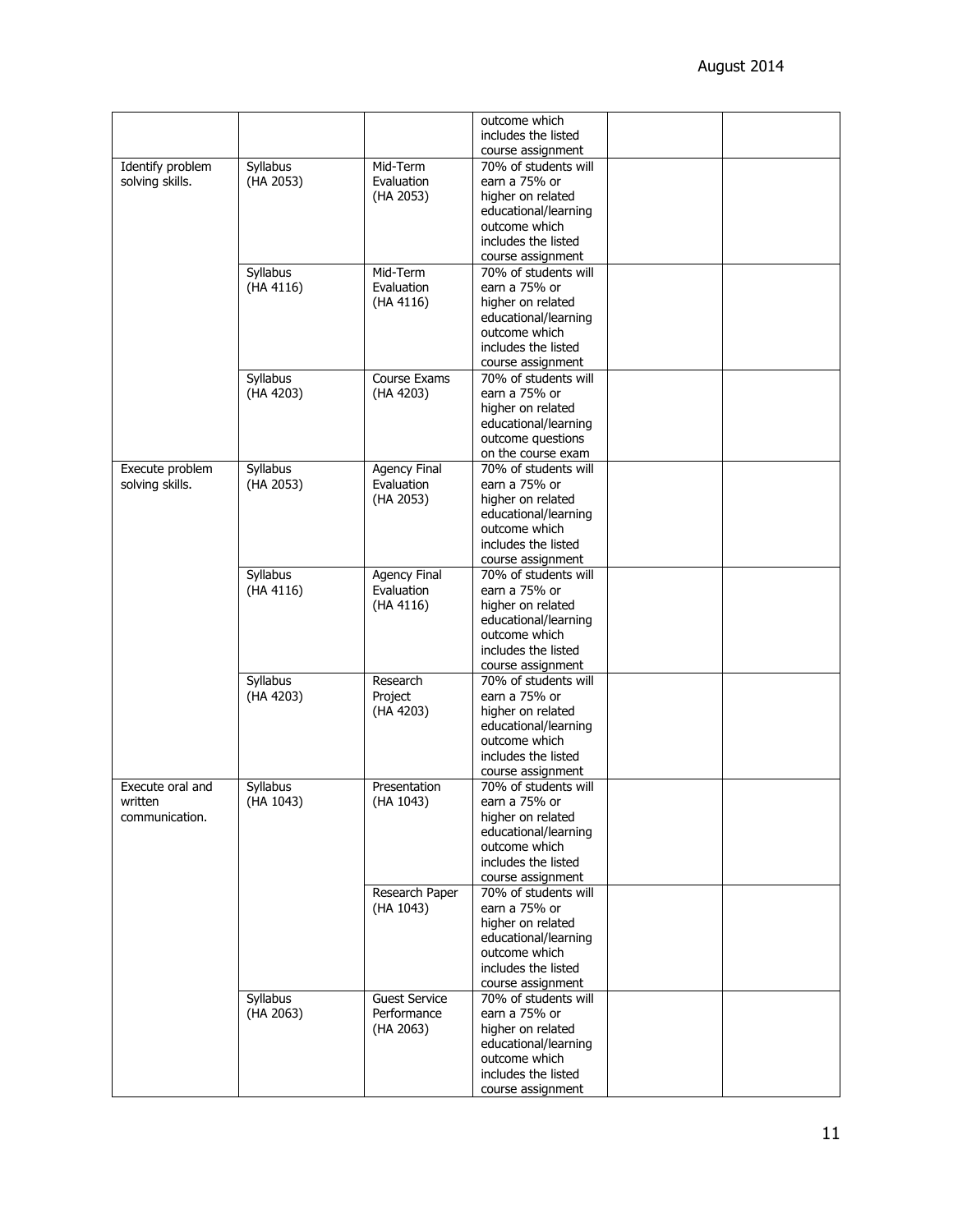|  |                   | Weekly Lab          | 70% of students will                  |  |
|--|-------------------|---------------------|---------------------------------------|--|
|  |                   | Reports             | earn a 75% or                         |  |
|  |                   | (HA 2063)           | higher on related                     |  |
|  |                   |                     | educational/learning                  |  |
|  |                   |                     | outcome which                         |  |
|  |                   |                     | includes the listed                   |  |
|  |                   |                     | course assignment                     |  |
|  | Syllabus          | <b>Agency Final</b> | 70% of students will                  |  |
|  | (HA 2053)         | Evaluation          | earn a 75% or                         |  |
|  |                   |                     |                                       |  |
|  |                   | (HA 2053)           | higher on related                     |  |
|  |                   |                     | educational/learning                  |  |
|  |                   |                     | outcome which                         |  |
|  |                   |                     | includes the listed                   |  |
|  |                   |                     | course assignment                     |  |
|  |                   | Final Report        | 70% of students will                  |  |
|  |                   | (HA 2053)           | earn a 75% or                         |  |
|  |                   |                     | higher on related                     |  |
|  |                   |                     | educational/learning                  |  |
|  |                   |                     | outcome which                         |  |
|  |                   |                     | includes the listed                   |  |
|  |                   |                     | course assignment                     |  |
|  | Syllabus          | Project             | 70% of students will                  |  |
|  | (HA 4023)         | Presentation        | earn a 75% or                         |  |
|  |                   | (HA 4023)           | higher on related                     |  |
|  |                   |                     | educational/learning                  |  |
|  |                   |                     | outcome which                         |  |
|  |                   |                     | includes the listed                   |  |
|  |                   |                     |                                       |  |
|  |                   |                     | course assignment                     |  |
|  |                   | Project Binder      | 70% of students will                  |  |
|  |                   | (HA 4023)           | earn a 75% or                         |  |
|  |                   |                     | higher on related                     |  |
|  |                   |                     | educational/learning                  |  |
|  |                   |                     | outcome which                         |  |
|  |                   |                     | includes the listed                   |  |
|  |                   |                     | course assignment                     |  |
|  |                   | <b>Story Board</b>  | 70% of students will                  |  |
|  |                   | (HA 4023)           | earn a 75% or                         |  |
|  |                   |                     | higher on related                     |  |
|  |                   |                     | educational/learning                  |  |
|  |                   |                     | outcome which                         |  |
|  |                   |                     | includes the listed                   |  |
|  |                   |                     | course assignment                     |  |
|  | Syllabus          | Journal Article     | 70% of students will                  |  |
|  | (HA 4033)         | <b>Reviews</b>      | earn a 75% or                         |  |
|  |                   | (HA 4033)           | higher on related                     |  |
|  |                   |                     |                                       |  |
|  |                   |                     | educational/learning<br>outcome which |  |
|  |                   |                     | includes the listed                   |  |
|  |                   |                     |                                       |  |
|  |                   |                     | course assignment                     |  |
|  | Syllabus          | Research            | 70% of students will                  |  |
|  | (HA 4203)         | Project             | earn a 75% or                         |  |
|  |                   | (HA 4203)           | higher on related                     |  |
|  |                   |                     | educational/learning                  |  |
|  |                   |                     | outcome which                         |  |
|  |                   |                     | includes the listed                   |  |
|  |                   |                     | course assignment                     |  |
|  | Syllabus          | Portfolios          | 70% of students will                  |  |
|  | (HA 4001)         | (HA 4001)           | earn a 70% or                         |  |
|  |                   |                     | higher on related                     |  |
|  |                   |                     | educational/learning                  |  |
|  |                   |                     | outcome which                         |  |
|  |                   |                     | includes the listed                   |  |
|  |                   |                     | course assignment                     |  |
|  | Syllabus and      | <b>Agency Final</b> | 70% of students will                  |  |
|  | Internship Manual | Evaluation          | earn a 75% or                         |  |
|  | (HA 4116)         | (HA 4116)           | higher on related                     |  |
|  |                   |                     |                                       |  |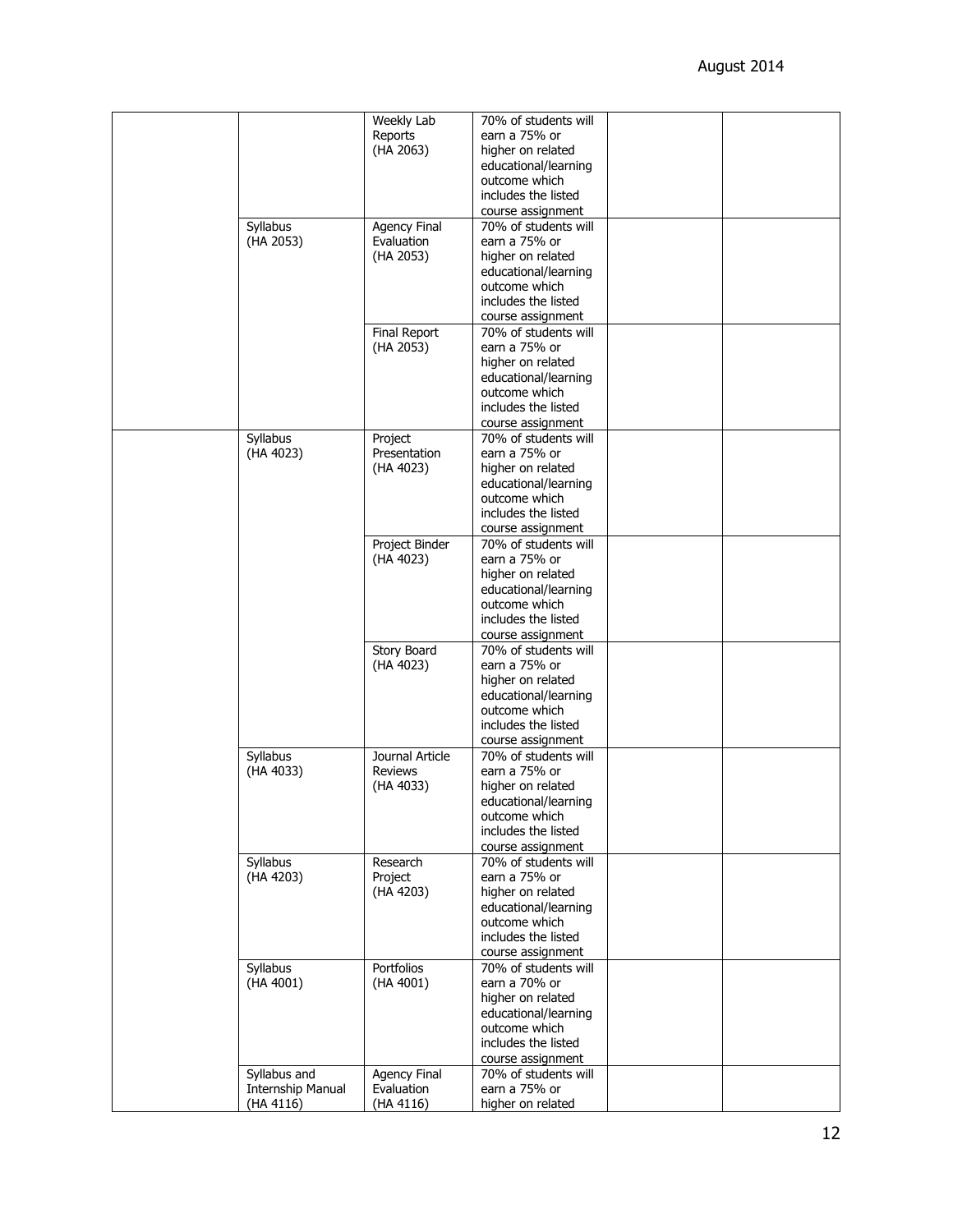|                            |               |                   | educational/learning                                                                                                                |                |              |
|----------------------------|---------------|-------------------|-------------------------------------------------------------------------------------------------------------------------------------|----------------|--------------|
|                            |               |                   | outcome which                                                                                                                       |                |              |
|                            |               |                   | includes the listed                                                                                                                 |                |              |
|                            |               |                   | course assignment                                                                                                                   |                |              |
|                            |               | Final Report      | 70% of students will                                                                                                                |                |              |
|                            |               | (HA 4116)         | earn a 75% or<br>higher on related                                                                                                  |                |              |
|                            |               |                   | educational/learning                                                                                                                |                |              |
|                            |               |                   | outcome which                                                                                                                       |                |              |
|                            |               |                   | includes the listed                                                                                                                 |                |              |
|                            |               |                   | course assignment                                                                                                                   |                |              |
| Execute                    | Syllabus      | Presentation      | 70% of students will                                                                                                                |                |              |
| investigative skills.      | (HA 1043)     | (HA 1043)         | earn a 75% or                                                                                                                       |                |              |
|                            |               |                   | higher on related                                                                                                                   |                |              |
|                            |               |                   | educational/learning                                                                                                                |                |              |
|                            |               |                   | outcome which                                                                                                                       |                |              |
|                            |               |                   | includes the listed<br>course assignment                                                                                            |                |              |
|                            | Syllabus      | Marketing Plan    | 70% of students will                                                                                                                |                |              |
|                            | (HA 4013)     | (HA 4013)         | earn a 75% or                                                                                                                       |                |              |
|                            |               |                   | higher on related                                                                                                                   |                |              |
|                            |               |                   | educational/learning                                                                                                                |                |              |
|                            |               |                   | outcome which                                                                                                                       |                |              |
|                            |               |                   | includes the listed                                                                                                                 |                |              |
|                            |               |                   | course assignment                                                                                                                   |                |              |
|                            | Syllabus      | Research          | 70% of students will                                                                                                                |                |              |
|                            | (HA 4203)     | Project           | earn a 75% or                                                                                                                       |                |              |
|                            |               | (HA 4203)         | higher on related<br>educational/learning                                                                                           |                |              |
|                            |               |                   | outcome which                                                                                                                       |                |              |
|                            |               |                   | includes the listed                                                                                                                 |                |              |
|                            |               |                   |                                                                                                                                     |                |              |
|                            |               |                   | course assignment<br>At the conclusion of the program, students will be able to apply                                               |                |              |
|                            |               |                   | experiential learning experiences acquired through courses, work<br>experience, and internship to become a successful professional. |                |              |
|                            |               |                   |                                                                                                                                     |                |              |
| Program/Course             | Evidence of   | Performance       | Performance                                                                                                                         | Assessment     | Evidence of  |
| Specific Learning          | Learning      | Measures or       | Levels (metrics)                                                                                                                    | <b>Results</b> | Curricular   |
| Outcomes                   | Opportunities | <b>Tools</b>      |                                                                                                                                     |                | and/or       |
|                            |               |                   |                                                                                                                                     |                | Programmatic |
|                            |               |                   |                                                                                                                                     |                | Changes      |
| Relate experiential        | Syllabus      | Initial and Final | 70% of students'                                                                                                                    |                |              |
| learning                   | (HA 2053)     | Self-Evaluation   | scores will have                                                                                                                    |                |              |
| experiences to<br>become a |               |                   | improved from the<br>initial self-evaluation                                                                                        |                |              |
| successful                 |               |                   | to the final self-                                                                                                                  |                |              |
| professional.              |               |                   | evaluation                                                                                                                          |                |              |
|                            |               | Agency Final      | 70% of students will                                                                                                                |                |              |
|                            |               | Evaluation        | earn a 75% or                                                                                                                       |                |              |
|                            |               |                   | higher on related                                                                                                                   |                |              |
|                            |               |                   | educational/learning                                                                                                                |                |              |
|                            |               |                   | outcome which                                                                                                                       |                |              |
|                            |               |                   | includes the listed<br>course assignment                                                                                            |                |              |
|                            |               | Final Report      | 70% of students will                                                                                                                |                |              |
|                            |               |                   | earn a 75% or                                                                                                                       |                |              |
|                            |               |                   | higher on related                                                                                                                   |                |              |
|                            |               |                   | educational/learning                                                                                                                |                |              |
|                            |               |                   | outcome which                                                                                                                       |                |              |
|                            |               |                   | includes the listed<br>course assignment                                                                                            |                |              |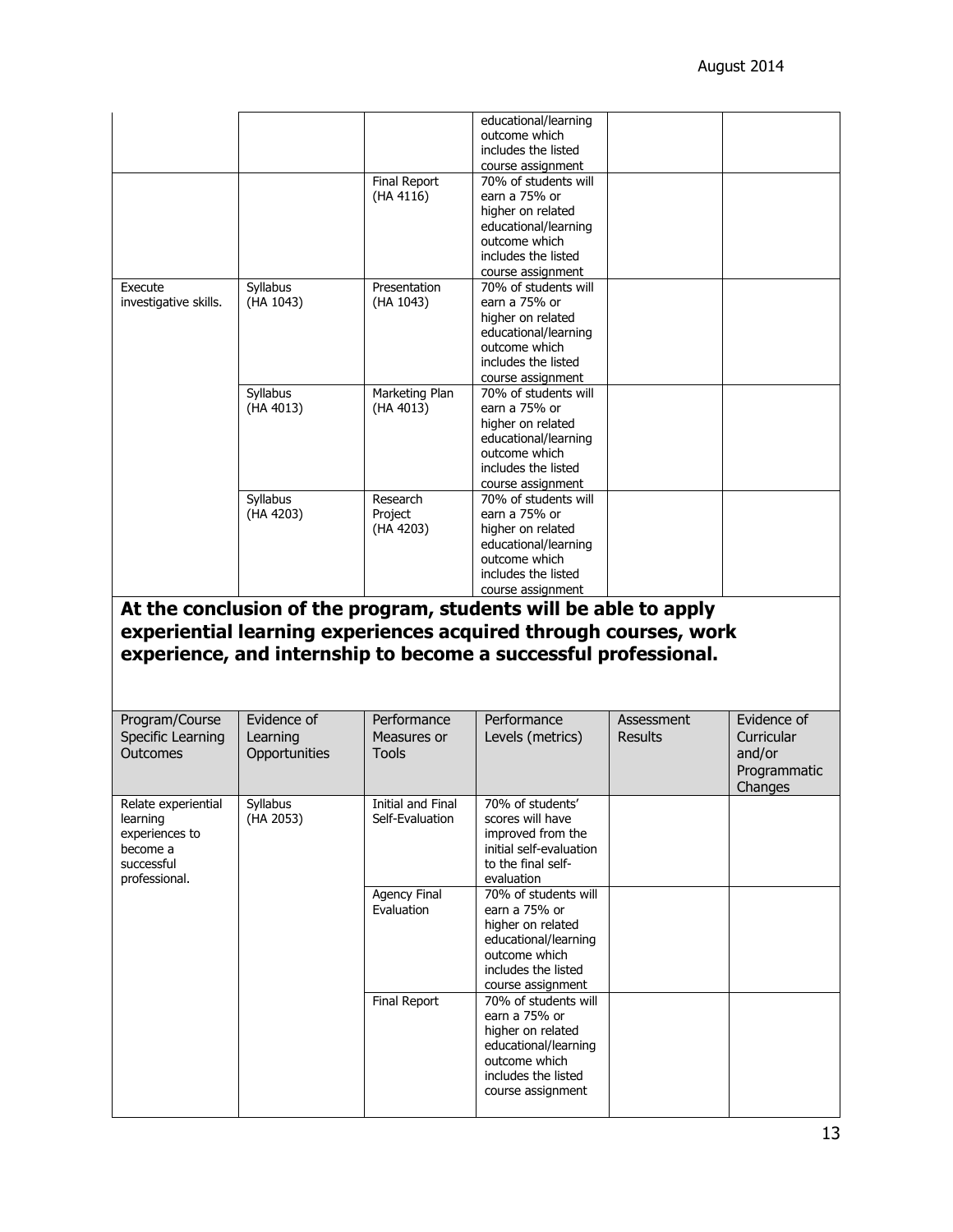|                                                                                                     | Syllabus<br>(HA 2063)                          | Weekly Lab<br>Reports<br>(HA 2063)                       | 70% of students will<br>earn a 75% or<br>higher on related<br>educational/learning<br>outcome which<br>includes the listed<br>course assignment |                              |                                                                |
|-----------------------------------------------------------------------------------------------------|------------------------------------------------|----------------------------------------------------------|-------------------------------------------------------------------------------------------------------------------------------------------------|------------------------------|----------------------------------------------------------------|
|                                                                                                     | Syllabus<br>(HA 4023)                          | Implementation<br>of Design<br>(HA 4023)                 | 70% of students will<br>earn a 75% or<br>higher on related<br>educational/learning<br>outcome which<br>includes the listed<br>course assignment |                              |                                                                |
|                                                                                                     | Syllabus and<br>Internship Manual<br>(HA 4116) | <b>Initial and Final</b><br>Self-Evaluation<br>(HA 4116) | 70% of students'<br>scores will have<br>improved from the<br>initial self-evaluation<br>to the final self-<br>evaluation                        |                              |                                                                |
|                                                                                                     |                                                | Agency Final<br>Evaluation<br>(HA 4116)                  | 70% of students will<br>earn a 75% or<br>higher on related<br>educational/learning<br>outcome which<br>includes the listed<br>course assignment |                              |                                                                |
|                                                                                                     |                                                | Final Report<br>(HA 4116)                                | 70% of students will<br>earn a 75% or<br>higher on related<br>educational/learning<br>outcome which<br>includes the listed<br>course assignment |                              |                                                                |
|                                                                                                     |                                                |                                                          | At the conclusion of the program, students will be able to demonstrate best<br>practices to meet ever changing guest needs and expectations.    |                              |                                                                |
| Program/Course<br>Specific Learning<br>Outcomes                                                     | Evidence of<br>Learning<br>Opportunities       | Performance<br>Measures or<br>Tools                      | Performance<br>Levels (metrics)                                                                                                                 | Assessment<br><b>Results</b> | Evidence of<br>Curricular<br>and/or<br>Programmatic<br>Changes |
| Relate best<br>practices learned in<br>the classroom to<br>meet ever<br>changing guest<br>needs and | Syllabus<br>(HA 2053)                          | Initial and Final<br>Self-Evaluation                     | 70% of students'<br>scores will have<br>improved from the<br>initial self-evaluation<br>to the final self-<br>evaluation                        |                              |                                                                |
| expectations.                                                                                       |                                                | <b>Agency Final</b><br>Evaluation                        | 70% of students will<br>earn a 75% or<br>higher on related<br>educational/learning<br>outcome which<br>includes the listed<br>course assignment |                              |                                                                |
|                                                                                                     |                                                | Final Report                                             | 70% of students will<br>earn a 75% or<br>higher on related<br>educational/learning<br>outcome which                                             |                              |                                                                |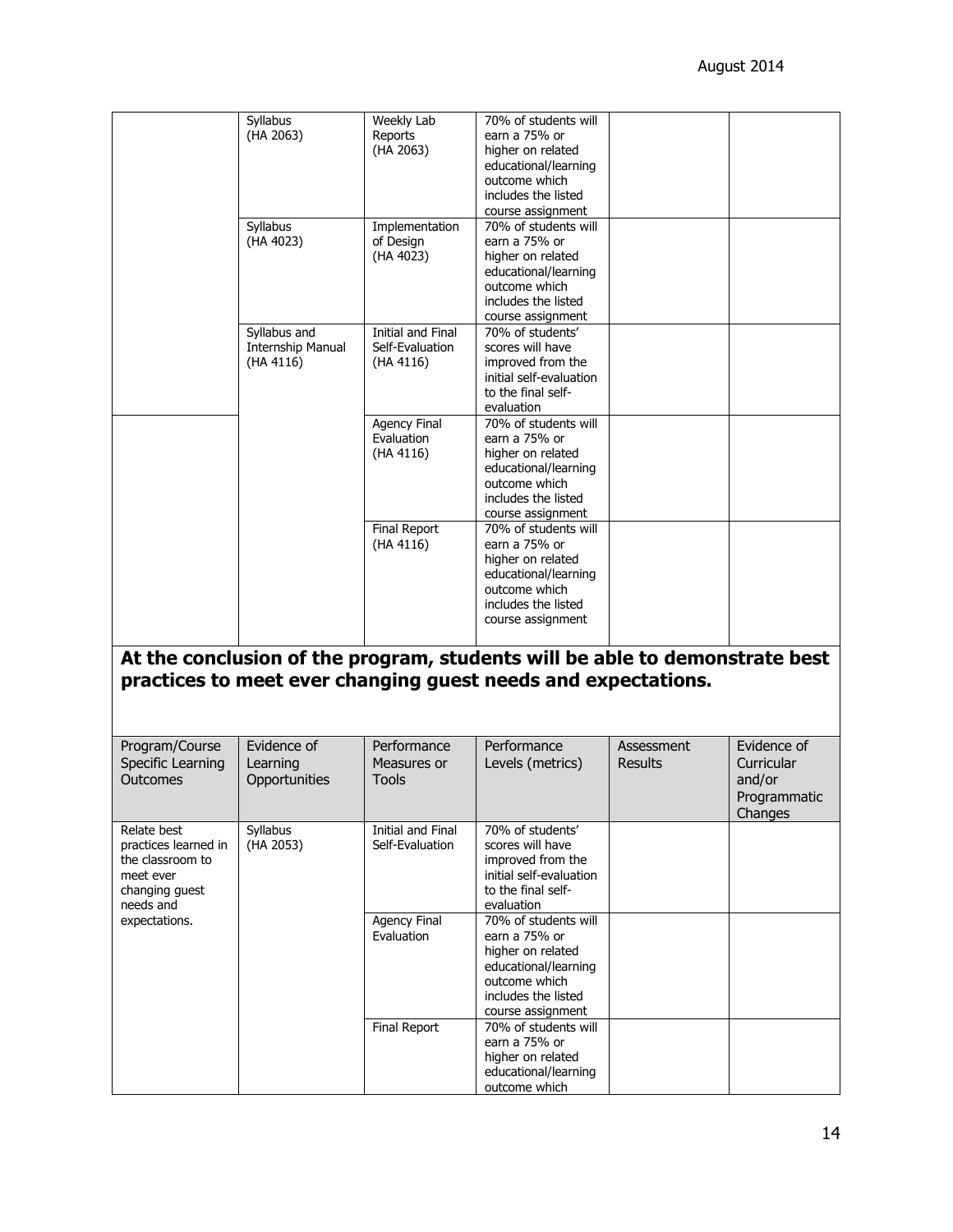|                                         |                   |                          | includes the listed                                                       |                |              |
|-----------------------------------------|-------------------|--------------------------|---------------------------------------------------------------------------|----------------|--------------|
|                                         |                   |                          | course assignment                                                         |                |              |
|                                         | Syllabus          | Weekly Lab               | 70% of students will                                                      |                |              |
|                                         | (HA 2063)         | Reports                  | earn a 75% or                                                             |                |              |
|                                         |                   | (HA 2063)                | higher on related                                                         |                |              |
|                                         |                   |                          | educational/learning                                                      |                |              |
|                                         |                   |                          | outcome which                                                             |                |              |
|                                         |                   |                          | includes the listed                                                       |                |              |
|                                         |                   |                          | course assignment                                                         |                |              |
|                                         | Syllabus and      | <b>Initial and Final</b> | 70% of students'                                                          |                |              |
|                                         | Internship Manual | Self-Evaluation          | scores will have                                                          |                |              |
|                                         | (HA 4116)         | (HA 4116)                | improved from the                                                         |                |              |
|                                         |                   |                          | initial self-evaluation                                                   |                |              |
|                                         |                   |                          | to the final self-                                                        |                |              |
|                                         |                   |                          | evaluation                                                                |                |              |
|                                         |                   | <b>Agency Final</b>      | 70% of students will                                                      |                |              |
|                                         |                   | Evaluation               | earn a 75% or                                                             |                |              |
|                                         |                   | (HA 4116)                | higher on related                                                         |                |              |
|                                         |                   |                          | educational/learning                                                      |                |              |
|                                         |                   |                          | outcome which                                                             |                |              |
|                                         |                   |                          | includes the listed                                                       |                |              |
|                                         |                   | <b>Final Report</b>      | course assignment<br>70% of students will                                 |                |              |
|                                         |                   | (HA 4116)                | earn a 75% or                                                             |                |              |
|                                         |                   |                          |                                                                           |                |              |
|                                         |                   |                          | higher on related<br>educational/learning                                 |                |              |
|                                         |                   |                          | outcome which                                                             |                |              |
|                                         |                   |                          | includes the listed                                                       |                |              |
|                                         |                   |                          | course assignment                                                         |                |              |
|                                         |                   |                          |                                                                           |                |              |
|                                         |                   |                          | <b>Lodging and Club Management Emphasis</b>                               |                |              |
|                                         |                   |                          | At the conclusion of the program, students will be able to understand and |                |              |
|                                         |                   |                          | analyze the functions of lodging and club operations.                     |                |              |
|                                         |                   |                          |                                                                           |                |              |
| Program/Course                          | Evidence of       | Performance              | Performance                                                               | Assessment     | Evidence of  |
| Specific Learning                       | Learning          | Measures or              | Levels (metrics)                                                          | <b>Results</b> | Curricular   |
| Outcomes                                | Opportunities     | Tools                    |                                                                           |                | and/or       |
|                                         |                   |                          |                                                                           |                | Programmatic |
|                                         |                   |                          |                                                                           |                |              |
|                                         |                   | Course Exam              | 70% of students will                                                      |                | Changes      |
| Explore the day to<br>day operations of | Syllabus          | <b>Questions</b>         | earn a 75% or                                                             |                |              |
| lodging and club                        | (HA 1043)         | (HA 1043)                | higher on related                                                         |                |              |
| management.                             |                   |                          | educational/learning                                                      |                |              |
|                                         |                   |                          | outcome questions                                                         |                |              |
|                                         |                   |                          | on the course exam                                                        |                |              |
|                                         | Syllabus          | Course Exam              | 70% of students will                                                      |                |              |
|                                         | (HA 2043)         | Questions                | earn a 75% or                                                             |                |              |
|                                         |                   | (HA 2043)                | higher on related                                                         |                |              |
|                                         |                   |                          | educational/learning                                                      |                |              |
|                                         |                   |                          | outcome questions                                                         |                |              |
|                                         |                   |                          | on the course exam                                                        |                |              |
|                                         |                   | Lab Assignments          | 70% of students will                                                      |                |              |
|                                         |                   | (HA 2043)                | earn a 75% or                                                             |                |              |
|                                         |                   |                          | higher on related                                                         |                |              |
|                                         |                   |                          | educational/learning                                                      |                |              |
|                                         |                   |                          | outcome which                                                             |                |              |
|                                         |                   |                          | includes the listed                                                       |                |              |
|                                         |                   |                          | course assignment                                                         |                |              |
|                                         | Syllabus          | Course Exam              | 70% of students will                                                      |                |              |
|                                         | (HA 4253)         | Questions                | earn a 75% or                                                             |                |              |
|                                         |                   | (HA 4253)                | higher on related<br>educational/learning                                 |                |              |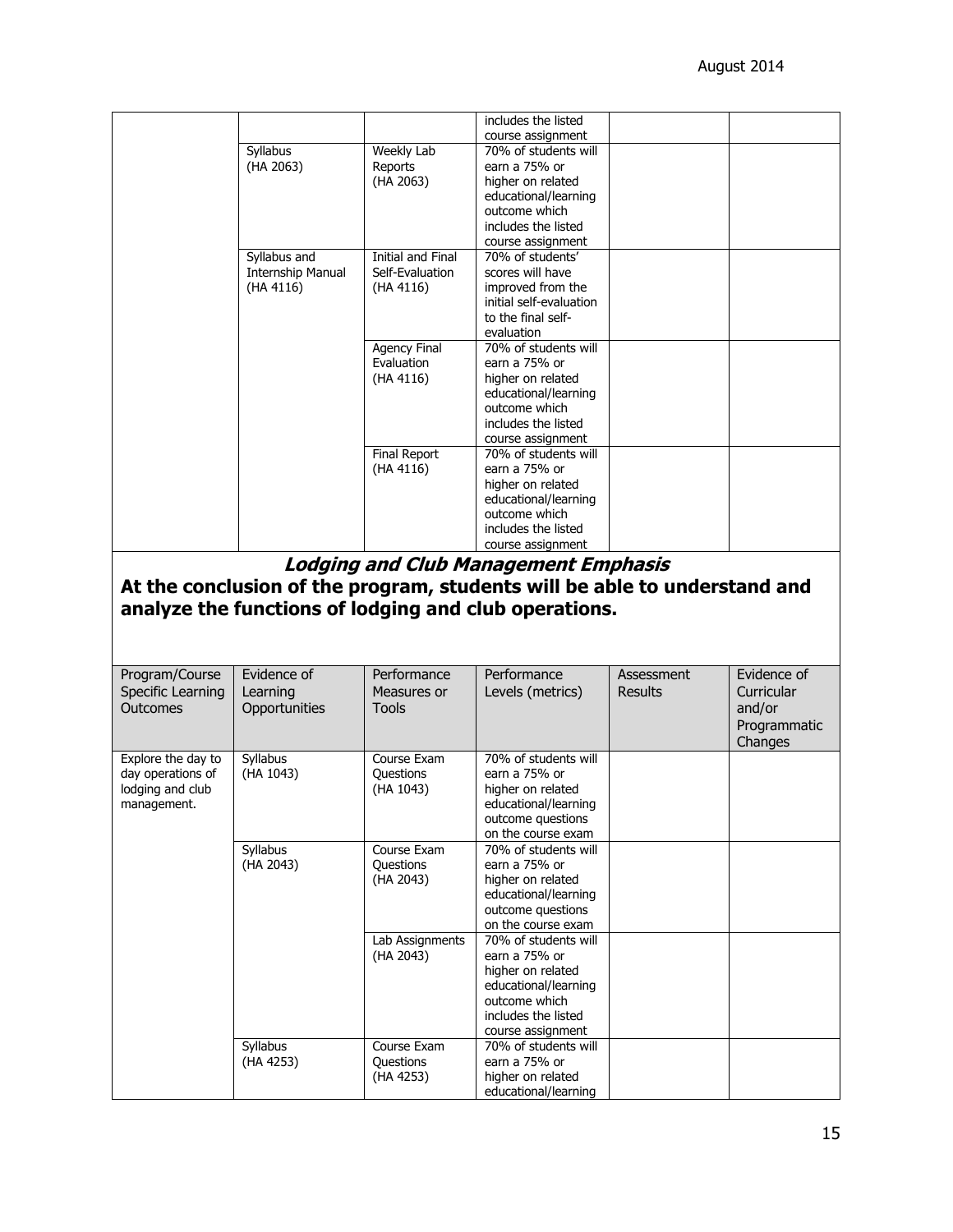|                  |           |                    | outcome questions                          |
|------------------|-----------|--------------------|--------------------------------------------|
|                  |           |                    |                                            |
|                  |           |                    | on the course exam                         |
|                  |           | Property           | 70% of students will                       |
|                  |           | Critiques          | earn a 75% or                              |
|                  |           | (HA 4253)          | higher on related                          |
|                  |           |                    | educational/learning                       |
|                  |           |                    | outcome which                              |
|                  |           |                    | includes the listed                        |
|                  |           |                    | course assignment                          |
|                  | Syllabus  | Simulation         | 70% of students will                       |
|                  | (HA 4093) | Activity           | earn a 75% or                              |
|                  |           | (HA 4093)          | higher on related                          |
|                  |           |                    | educational/learning                       |
|                  |           |                    | outcome which                              |
|                  |           |                    | includes the listed                        |
|                  |           |                    | course assignment                          |
| Interpret the    | Syllabus  | <b>Night Audit</b> | 70% of students will                       |
| functions of     | (HA 2043) | Assignment         | earn a 75% or                              |
| lodging and club |           | (HA 2043)          | higher on related                          |
| management.      |           |                    | educational/learning                       |
|                  |           |                    | outcome which                              |
|                  |           |                    | includes the listed                        |
|                  |           |                    | course assignment                          |
|                  | Syllabus  | Course Exam        | 70% of students will                       |
|                  | (HA 4253) | <b>Questions</b>   | earn a 75% or                              |
|                  |           |                    | higher on related                          |
|                  |           | (HA 4253)          |                                            |
|                  |           |                    | educational/learning                       |
|                  |           |                    | outcome questions                          |
|                  |           |                    | on the course exam<br>70% of students will |
|                  |           | Property           |                                            |
|                  |           | Evaluations        | earn a 75% or                              |
|                  |           | (HA 4253)          | higher on related                          |
|                  |           |                    | educational/learning                       |
|                  |           |                    | outcome which                              |
|                  |           |                    | includes the listed                        |
|                  |           |                    | course assignment                          |
|                  | Syllabus  | Simulation         | 70% of students will                       |
|                  | (HA 4093) | Activity           | earn a 75% or                              |
|                  |           | (HA 4093)          | higher on related                          |
|                  |           |                    | educational/learning                       |
|                  |           |                    | outcome which                              |
|                  |           |                    | includes the listed                        |
|                  |           |                    | course assignment                          |

**Lodging and Club Management Emphasis**

**At the conclusion of the program, students will be able to distinguish guest needs specific to operational settings.** 

| Program/Course<br>Specific Learning<br><b>Outcomes</b>          | Evidence of<br>Learning<br>Opportunities | Performance<br>Measures or<br>Tools | Performance<br>Levels (metrics)                                                                                                                 | Assessment<br><b>Results</b> | Evidence of<br>Curricular<br>and/or<br>Programmatic<br>Changes |
|-----------------------------------------------------------------|------------------------------------------|-------------------------------------|-------------------------------------------------------------------------------------------------------------------------------------------------|------------------------------|----------------------------------------------------------------|
| Analysis quest<br>needs specific to<br>operational<br>settings. | Syllabus<br>(HA 3143)                    | Lab Field Trips<br>(HA 3143)        | 70% of students will<br>earn a 75% or<br>higher on related<br>educational/learning<br>outcome which<br>includes the listed<br>course assignment |                              |                                                                |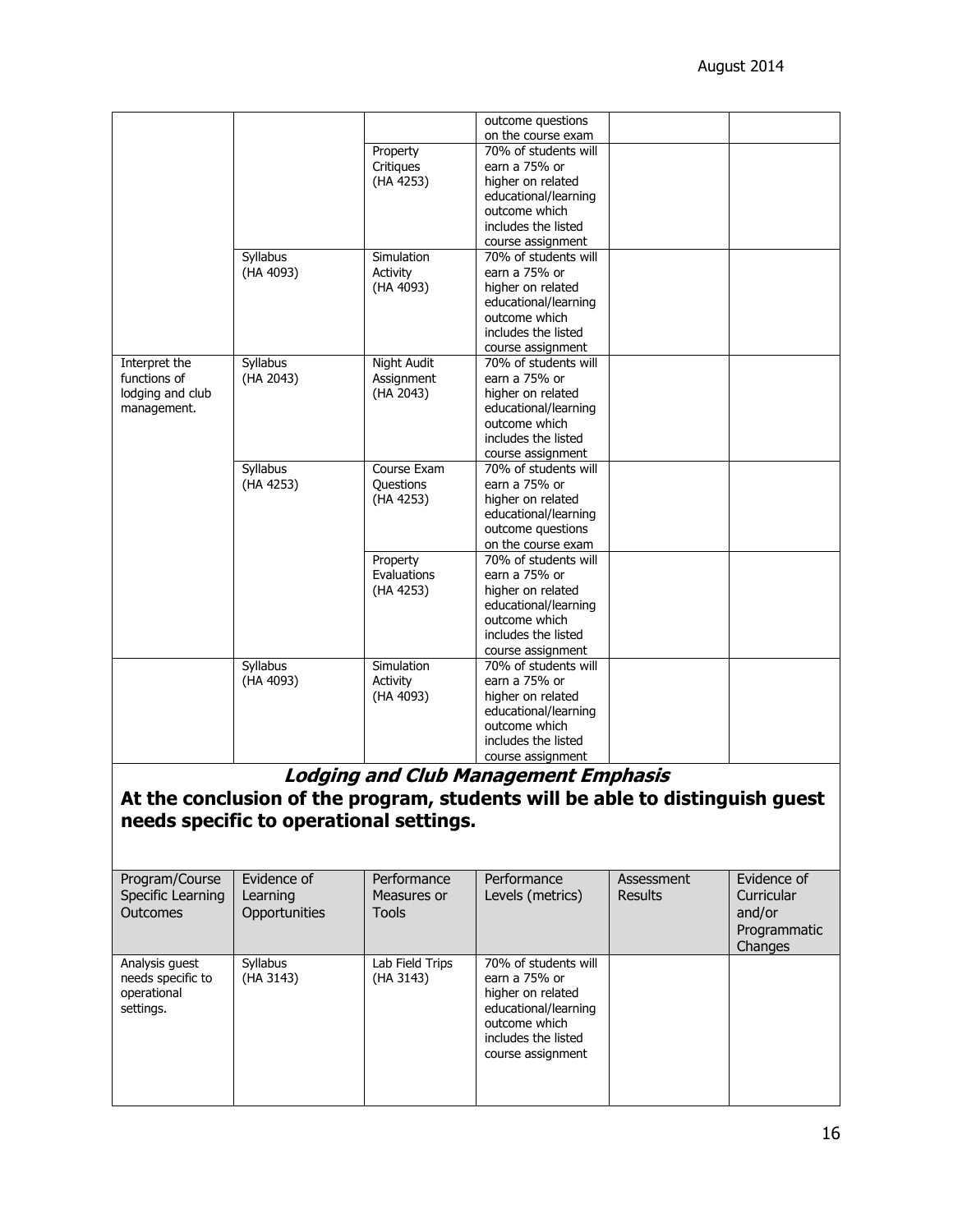|           | Course Exams         | 70% of students will |  |
|-----------|----------------------|----------------------|--|
|           | (HA 3143)            | earn a 75% or        |  |
|           |                      | higher on related    |  |
|           |                      | educational/learning |  |
|           |                      | outcome questions    |  |
|           |                      |                      |  |
|           |                      | on the course exam   |  |
|           | Journal              | 70% of students will |  |
|           | Assignment           | earn a 75% or        |  |
|           | (HA 3143)            | higher on related    |  |
|           |                      |                      |  |
|           |                      | educational/learning |  |
|           |                      | outcome which        |  |
|           |                      | includes the listed  |  |
|           |                      | course assignment    |  |
| Syllabus  | Course Exam          | 70% of students will |  |
| (HA 4093) | Questions            | earn a 75% or        |  |
|           |                      |                      |  |
|           | (HA 4093)            | higher on related    |  |
|           |                      | educational/learning |  |
|           |                      | outcome questions    |  |
|           |                      | on the course exam   |  |
| Syllabus  | Presentations        | 70% of students will |  |
|           |                      | earn a 75% or        |  |
| (HA 4253) | (HA 4253)            |                      |  |
|           |                      | higher on related    |  |
|           |                      | educational/learning |  |
|           |                      | outcome which        |  |
|           |                      | includes the listed  |  |
|           |                      | course assignment    |  |
|           | <b>Field Trip</b>    | 70% of students will |  |
|           |                      | earn a 75% or        |  |
|           | Analysis             |                      |  |
|           | (HA 4253)            | higher on related    |  |
|           |                      | educational/learning |  |
|           |                      | outcome which        |  |
|           |                      | includes the listed  |  |
|           |                      | course assignment    |  |
| Syllabus  | Field Trip Report    | 70% of students will |  |
|           |                      | earn a 75% or        |  |
| (HA 4063) | (HA 4063)            |                      |  |
|           |                      | higher on related    |  |
|           |                      | educational/learning |  |
|           |                      | outcome which        |  |
|           |                      | includes the listed  |  |
|           |                      | course assignment    |  |
|           | <b>Target Market</b> | 70% of students will |  |
|           |                      | earn a 75% or        |  |
|           | Project              |                      |  |
|           | (HA 4063)            | higher on related    |  |
|           |                      | educational/learning |  |
|           |                      | outcome which        |  |
|           |                      | includes the listed  |  |
|           |                      | course assignment    |  |
| Syllabus  | <b>Agency Final</b>  | 70% of students will |  |
| (HA 4116) | Evaluation           | earn a 75% or        |  |
|           |                      |                      |  |
|           | (HA 4116)            | higher on related    |  |
|           |                      | educational/learning |  |
|           |                      | outcome which        |  |
|           |                      | includes the listed  |  |
|           |                      | course assignment    |  |
|           |                      |                      |  |
|           |                      |                      |  |
|           |                      |                      |  |
|           |                      |                      |  |
|           |                      |                      |  |
|           |                      |                      |  |
|           |                      |                      |  |
|           |                      |                      |  |
|           |                      |                      |  |
|           |                      |                      |  |
|           |                      |                      |  |
|           |                      |                      |  |
|           |                      |                      |  |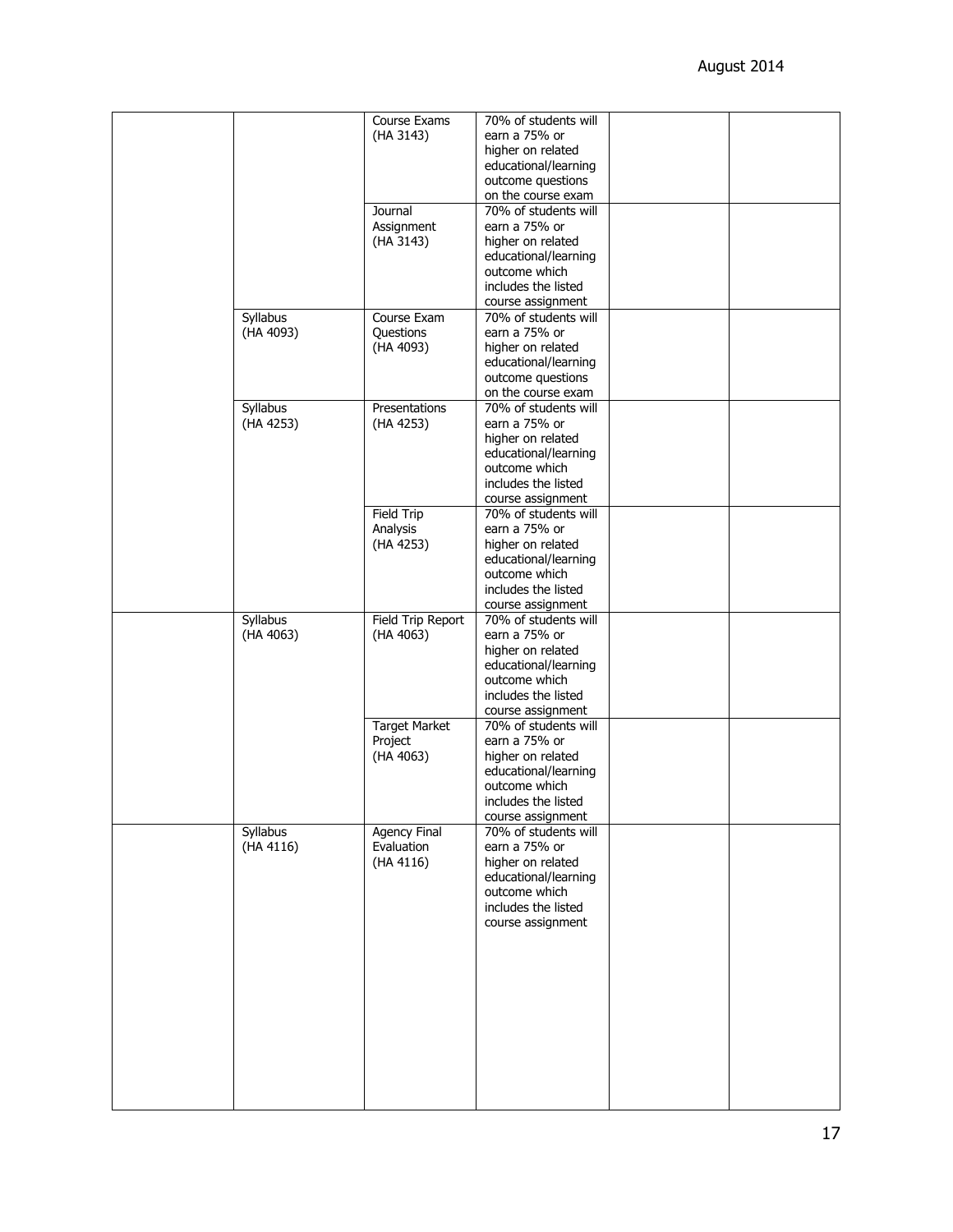# **Tourism and Event Management Emphasis At the conclusion of the program, students will be able to understand and analyze the role of tourism and event management.**

| Program/Course<br>Specific Learning<br>Outcomes                | Evidence of<br>Learning<br>Opportunities | Performance<br>Measures or<br><b>Tools</b> | Performance<br>Levels (metrics)                                                                                                                 | Assessment<br><b>Results</b> | Evidence of<br>Curricular<br>and/or<br>Programmatic<br>Changes |
|----------------------------------------------------------------|------------------------------------------|--------------------------------------------|-------------------------------------------------------------------------------------------------------------------------------------------------|------------------------------|----------------------------------------------------------------|
| Explore the role of<br>tourism and event<br>management.        | Syllabus<br>(HA 2133)                    | Course Exams<br>(HA 2133)                  | 70% of students will<br>earn a 75% or<br>higher on related<br>educational/learning<br>outcome questions<br>on the course exam                   |                              |                                                                |
|                                                                |                                          | Semester Project<br>(HA 2133)              | 70% of students will<br>earn a 75% or<br>higher on related<br>educational/learning<br>outcome which<br>includes the listed<br>course assignment |                              |                                                                |
|                                                                | Syllabus<br>(HA 1043)                    | Course Exam<br>Questions<br>(HA 1043)      | 70% of students will<br>earn a 75% or<br>higher on related<br>educational/learning<br>outcome questions<br>on the course exam                   |                              |                                                                |
| Distinguish the<br>role of tourism and<br>event<br>management. | Syllabus<br>(HA 2133)                    | Course Exams<br>(HA 2133)                  | 70% of students will<br>earn a 75% or<br>higher on related<br>educational/learning<br>outcome questions<br>on the course exam                   |                              |                                                                |
|                                                                | Syllabus<br>(HA 4053)                    | Mid-term Exam<br>(HA 4053)                 | 70% of students will<br>earn a 75% or<br>higher on related<br>educational/learning<br>outcome questions<br>on the course exam                   |                              |                                                                |
|                                                                |                                          | Debate<br>Assignment<br>(HA 4053)          | 70% of students will<br>earn a 75% or<br>higher on related<br>educational/learning<br>outcome which<br>includes the listed<br>course assignment |                              |                                                                |
|                                                                |                                          |                                            |                                                                                                                                                 |                              |                                                                |
|                                                                |                                          |                                            |                                                                                                                                                 |                              |                                                                |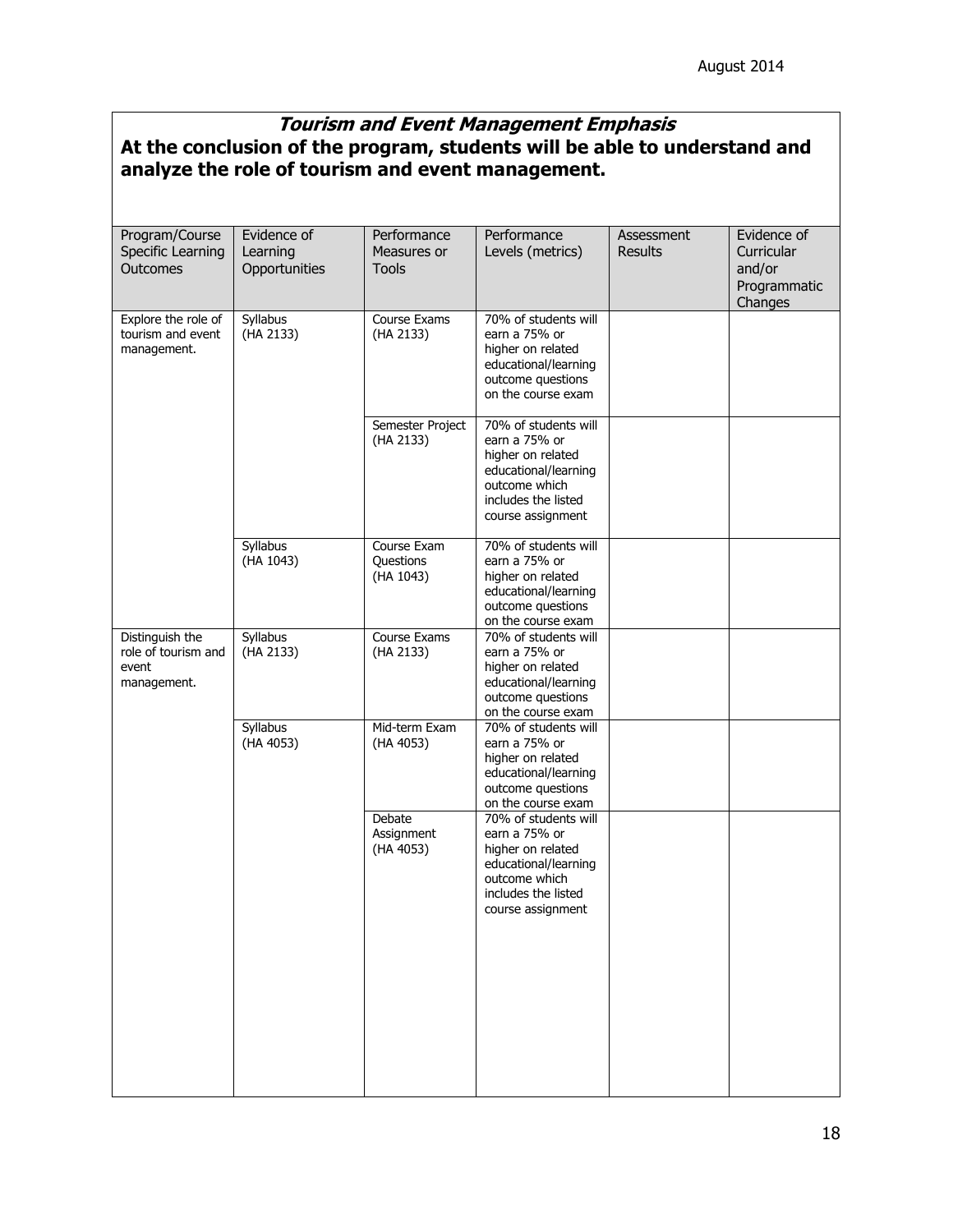## **Tourism and Event Management Emphasis At the conclusion of the program, students will be able to plan, organize, coordinate, develop, and evaluate the issues related to tourism planning and event management.**

| Program/Course                   | Evidence of           | Performance          | Performance                               | Assessment     | Evidence of  |
|----------------------------------|-----------------------|----------------------|-------------------------------------------|----------------|--------------|
| Specific Learning                | Learning              | Measures or          | Levels (metrics)                          | <b>Results</b> | Curricular   |
| Outcomes                         | Opportunities         | <b>Tools</b>         |                                           |                | and/or       |
|                                  |                       |                      |                                           |                | Programmatic |
|                                  |                       |                      |                                           |                | Changes      |
| Compile the issues               | Syllabus              | Class Assignment     | 70% of students will                      |                |              |
| and trends related<br>to tourism | (HA 3133)             | (HA 3133)            | earn a 75% or<br>higher on related        |                |              |
| planning and                     |                       |                      | educational/learning                      |                |              |
| event                            |                       |                      | outcome which                             |                |              |
| management.                      |                       |                      | includes the listed                       |                |              |
|                                  |                       |                      | course assignment                         |                |              |
|                                  | Syllabus              | Execution of         | 70% of students will                      |                |              |
|                                  | (HA 4053)             | events $(2)$         | earn a 75% or                             |                |              |
|                                  |                       | (HA 4053)            | higher on related                         |                |              |
|                                  |                       |                      | educational/learning                      |                |              |
|                                  |                       |                      | outcome which                             |                |              |
|                                  |                       |                      | includes the listed                       |                |              |
|                                  |                       | <b>Business Plan</b> | course assignment<br>70% of students will |                |              |
|                                  | Syllabus<br>(RP 3033) | (RP 3033)            | earn a 75% or                             |                |              |
|                                  |                       |                      | higher on related                         |                |              |
|                                  |                       |                      | educational/learning                      |                |              |
|                                  |                       |                      | outcome which                             |                |              |
|                                  |                       |                      | includes the listed                       |                |              |
|                                  |                       |                      | course assignment                         |                |              |
|                                  | Syllabus              | Class Assignment     | 70% of students will                      |                |              |
|                                  | (RP 3503)             | (RP 3503)            | earn a 75% or                             |                |              |
|                                  |                       |                      | higher on related                         |                |              |
|                                  |                       |                      | educational/learning                      |                |              |
|                                  |                       |                      | outcome which                             |                |              |
|                                  |                       |                      | includes the listed<br>course assignment  |                |              |
| Critique the issues              | Syllabus              | Class Assignment     | 70% of students will                      |                |              |
| and trends related               | (HA 3133)             | (HA 3133)            | earn a 75% or                             |                |              |
| to tourism and                   |                       |                      | higher on related                         |                |              |
| event                            |                       |                      | educational/learning                      |                |              |
| management.                      |                       |                      | outcome which                             |                |              |
|                                  |                       |                      | includes the listed                       |                |              |
|                                  |                       |                      | course assignment                         |                |              |
|                                  | <b>Syllabus</b>       | Execution of         | 70% of students will                      |                |              |
|                                  | (HA 4053)             | Events (2)           | earn a 75% or                             |                |              |
|                                  |                       | (HA 4053)            | higher on related                         |                |              |
|                                  |                       |                      | educational/learning<br>outcome which     |                |              |
|                                  |                       |                      | includes the listed                       |                |              |
|                                  |                       |                      | course assignment                         |                |              |
|                                  | Syllabus              | <b>Business Plan</b> | 70% of students will                      |                |              |
|                                  | (RP 3033)             | (RP 3033)            | earn a 75% or                             |                |              |
|                                  |                       |                      | higher on related                         |                |              |
|                                  |                       |                      | educational/learning                      |                |              |
|                                  |                       |                      | outcome which                             |                |              |
|                                  |                       |                      | includes the listed                       |                |              |
|                                  |                       |                      | course assignment                         |                |              |
|                                  | Syllabus              | Class Assignment     | 70% of students will                      |                |              |
|                                  | (RP 3503)             | (RP 3503)            | earn a 75% or<br>higher on related        |                |              |
|                                  |                       |                      |                                           |                |              |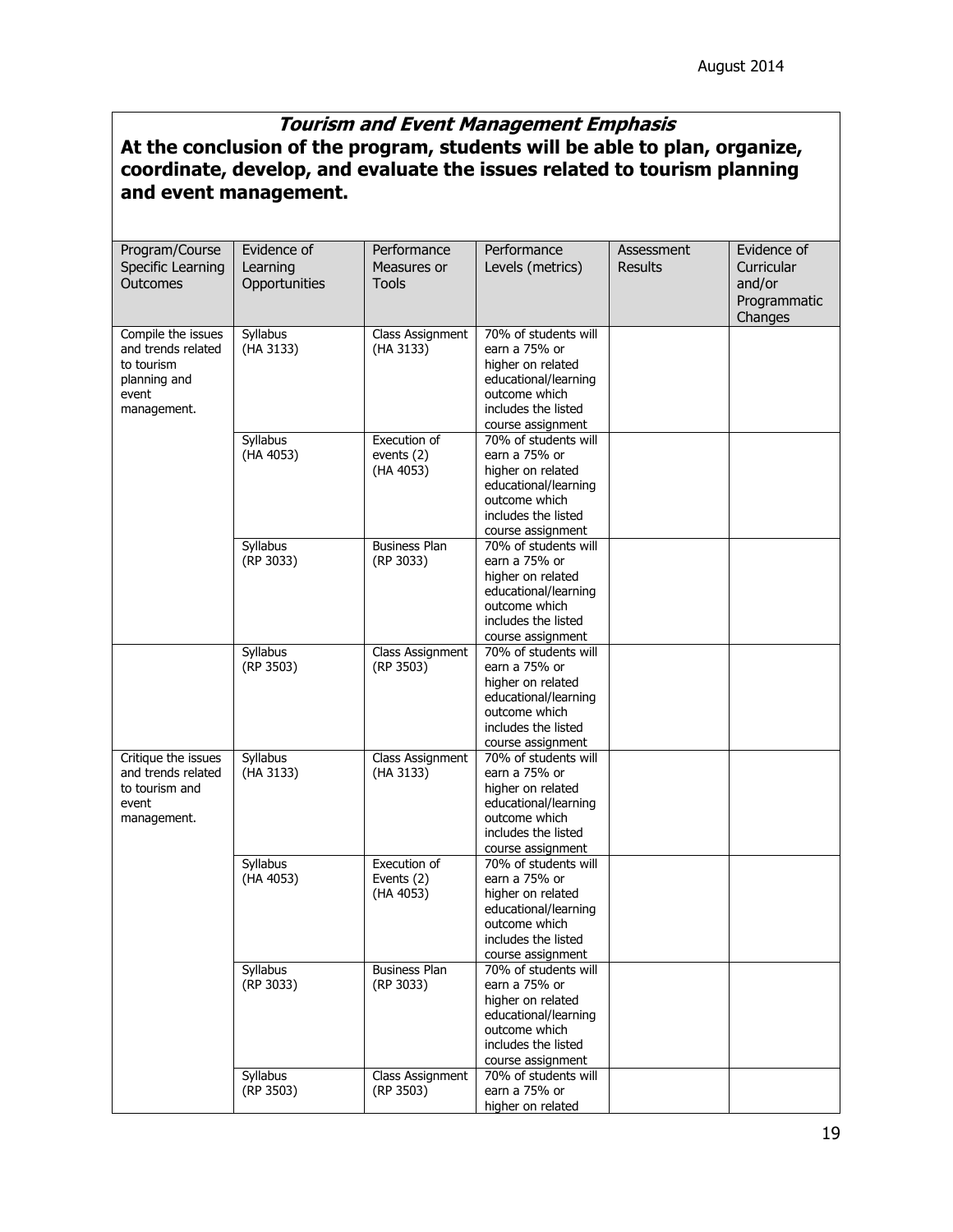|                       |                                         | educational/learning<br>outcome which<br>includes the listed<br>course assignment                                                               |  |
|-----------------------|-----------------------------------------|-------------------------------------------------------------------------------------------------------------------------------------------------|--|
| Syllabus<br>(HA 4116) | Agency Final<br>Evaluation<br>(HA 4116) | 70% of students will<br>earn a 75% or<br>higher on related<br>educational/learning<br>outcome which<br>includes the listed<br>course assignment |  |

#### **Food and Beverage Management Emphasis**

## **At the conclusion of the program, students will be able to understand and analyze the function of food and beverage operations.**

| Program/Course<br>Specific Learning<br><b>Outcomes</b>              | Evidence of<br>Learning<br>Opportunities | Performance<br>Measures or<br><b>Tools</b>                     | Performance<br>Levels (metrics)                                                                                                                     | Assessment<br><b>Results</b> | Evidence of<br>Curricular<br>and/or<br>Programmatic<br>Changes |
|---------------------------------------------------------------------|------------------------------------------|----------------------------------------------------------------|-----------------------------------------------------------------------------------------------------------------------------------------------------|------------------------------|----------------------------------------------------------------|
| Explore the<br>functions of food<br>and beverage<br>operations.     | Syllabus<br>(HA 1923)                    | Course Exams<br>(HA 1923)                                      | 70% of students will<br>earn a 75% or<br>higher on related<br>educational/learning<br>outcome questions<br>on the course exam                       |                              |                                                                |
|                                                                     |                                          | Field Trip<br>Reports<br>(HA 1923)                             | 70% of students will<br>earn a 75% or<br>higher on related<br>educational/learning<br>outcome which<br>includes the listed<br>course assignment     |                              |                                                                |
|                                                                     | Syllabus<br>(HA 2913)                    | Lab Reports<br>(HA 2913)                                       | 70% of students will<br>earn a 75% or<br>higher on related<br>educational/learning<br>outcome which<br>includes the listed<br>course assignment     |                              |                                                                |
|                                                                     | Syllabus<br>(HA 2813)                    | Menu Analysis<br>(HA 2813)                                     | 70% of students will<br>earn a 75% or<br>higher on related<br>educational/learning<br>outcome which<br>includes the listed<br>course assignment     |                              |                                                                |
|                                                                     | <b>Syllabus</b><br>(HA 1013)             | National<br>Certification<br>Exam (Serve<br>Safe)<br>(HA 1013) | 100% of students<br>will earn a 75% or<br>higher on related<br>educational/learning<br>outcome which<br>includes the national<br>certification exam |                              |                                                                |
| Distinguish the<br>functions of food<br>and beverage<br>operations. | Syllabus<br>(HA 1923)                    | Course Exams<br>(HA 1923)                                      | 70% of students will<br>earn a 75% or<br>higher on related<br>educational/learning<br>outcome questions<br>on the course exam                       |                              |                                                                |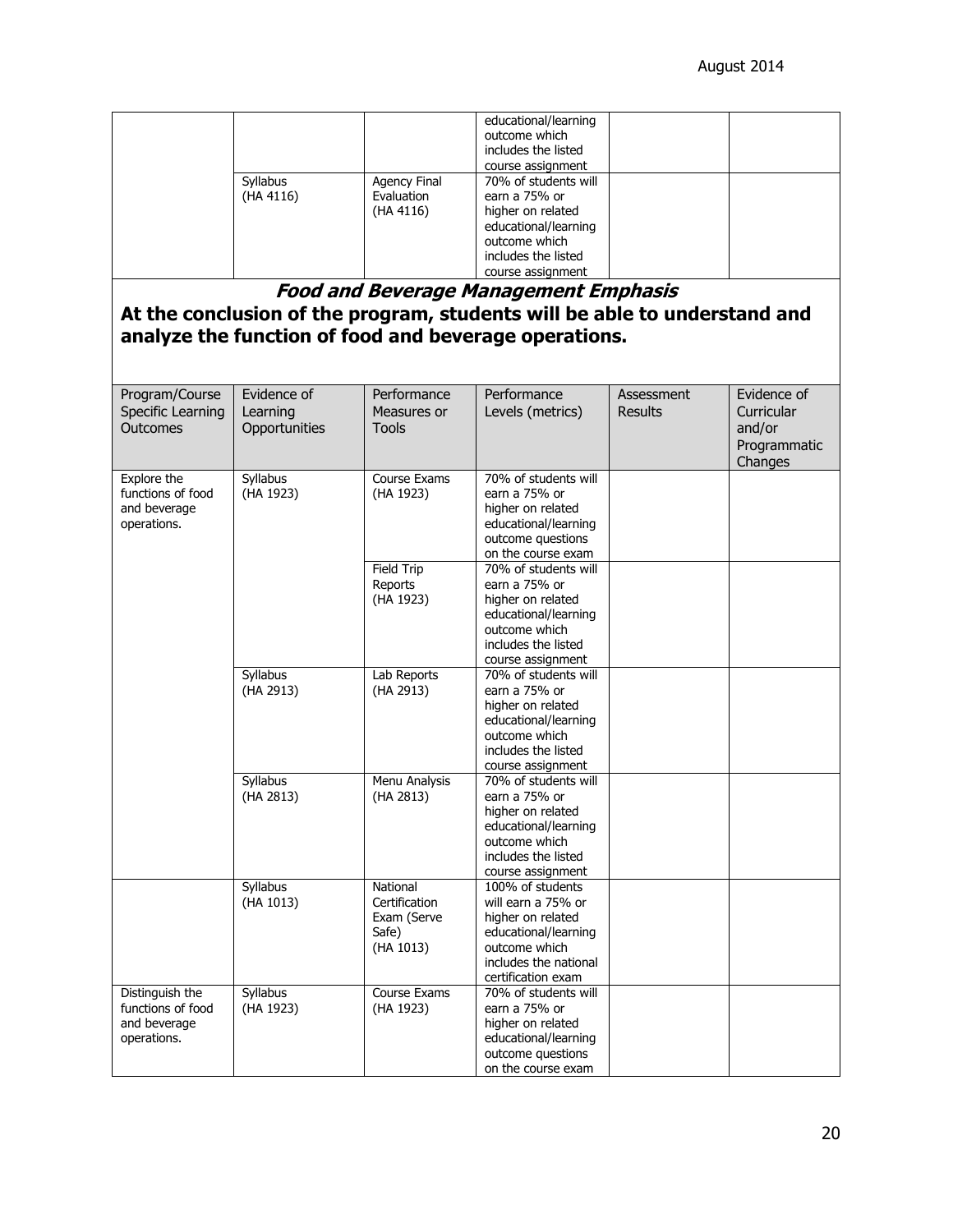|                                                                                                                                                                                                     |                                          | Field Trip<br>Reports<br>(HA 1923)          | 70% of students will<br>earn a 75% or<br>higher on related<br>educational/learning<br>outcome which<br>includes the listed<br>course assignment |                              |                                                                |
|-----------------------------------------------------------------------------------------------------------------------------------------------------------------------------------------------------|------------------------------------------|---------------------------------------------|-------------------------------------------------------------------------------------------------------------------------------------------------|------------------------------|----------------------------------------------------------------|
|                                                                                                                                                                                                     | Syllabus<br>(HA 2913)                    | Lab Reports<br>(HA 2913)                    | 70% of students will<br>earn a 75% or<br>higher on related<br>educational/learning<br>outcome which<br>includes the listed<br>course assignment |                              |                                                                |
|                                                                                                                                                                                                     | Syllabus<br>(HA 4063)                    | Course Exams<br>(HA 4063)                   | 70% of students will<br>earn a 75% or<br>higher on related<br>educational/learning<br>outcome questions<br>on the course exam                   |                              |                                                                |
| <b>Food and Beverage Management Emphasis</b><br>At the conclusion of the program, students will be able to manage the<br>entire operation; coordinate and evaluate all aspects of food and beverage |                                          |                                             |                                                                                                                                                 |                              |                                                                |
| services.                                                                                                                                                                                           |                                          |                                             |                                                                                                                                                 |                              |                                                                |
| Program/Course<br>Specific Learning<br>Outcomes                                                                                                                                                     | Evidence of<br>Learning<br>Opportunities | Performance<br>Measures or<br><b>Tools</b>  | Performance<br>Levels (metrics)                                                                                                                 | Assessment<br><b>Results</b> | Evidence of<br>Curricular<br>and/or<br>Programmatic<br>Changes |
| Appraise all<br>aspects of food<br>and beverage<br>services.                                                                                                                                        | Syllabus<br>(HA 4983)                    | Final Exam<br>(HA 4983)                     | 70% of students will<br>earn a 75% or<br>higher on related<br>educational/learning<br>outcome questions<br>on the course exam                   |                              |                                                                |
|                                                                                                                                                                                                     |                                          | Kitchen<br>Manager's<br>Report<br>(HA 4983) | 70% of students will<br>earn a 75% or<br>higher on related<br>educational/learning<br>outcome which<br>includes the listed<br>course assignment |                              |                                                                |
|                                                                                                                                                                                                     | Syllabus<br>(HA 4116)                    | Agency Final<br>Evaluation<br>(HA 4116)     | 70% of students will<br>earn a 75% or<br>higher on related<br>educational/learning<br>outcome which<br>includes the listed<br>course assignment |                              |                                                                |